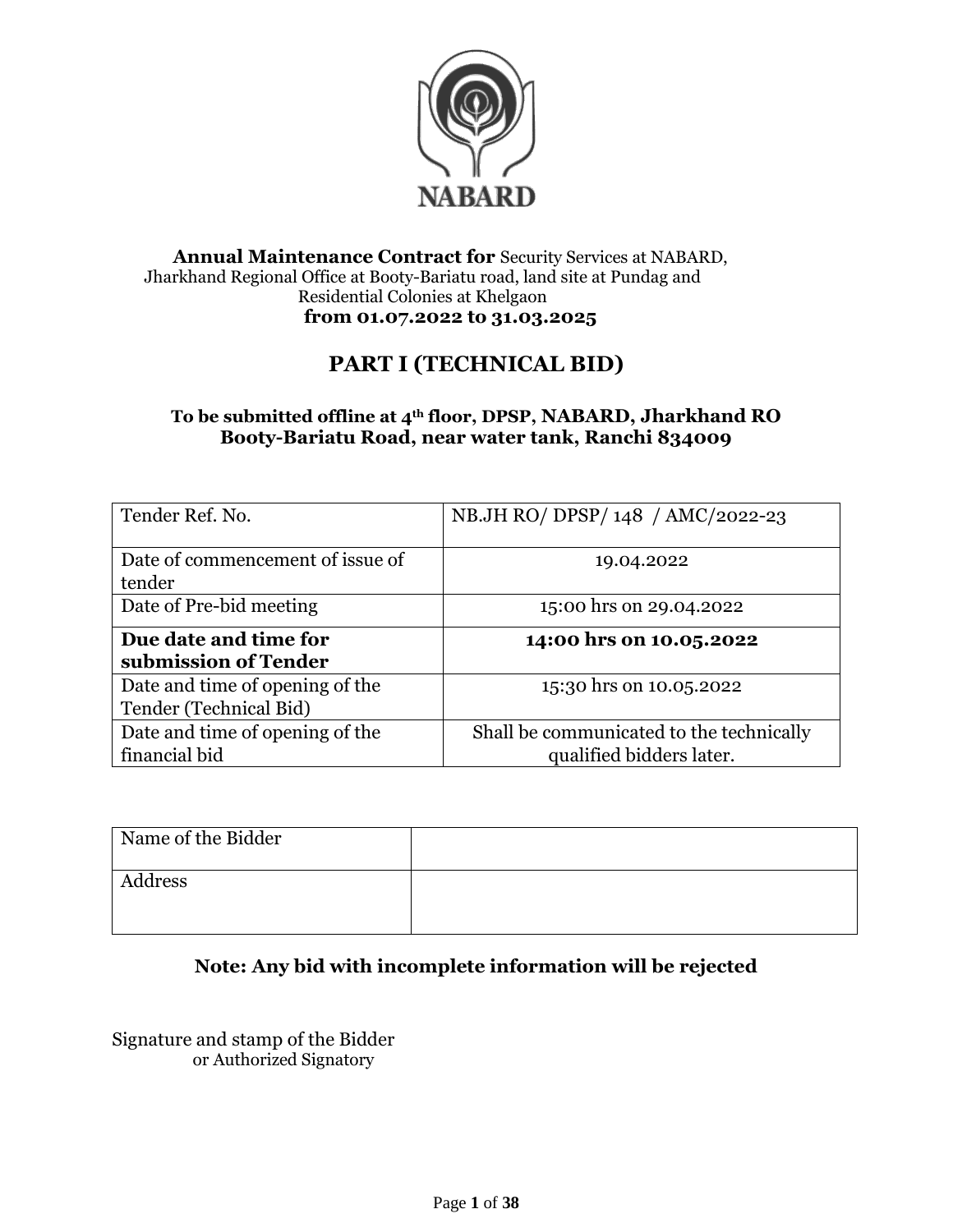### **TABLE OF CONTENTS**

| SL.<br><b>NO</b> | <b>PARTICULARS</b>                    | <b>PAGE</b><br>NO. |
|------------------|---------------------------------------|--------------------|
| $\mathbf{1}$     | Form of Tender                        | 3                  |
| $\overline{2}$   | Pre-Qualification Criteria            | 5                  |
| 3                | <b>Basic Information</b>              | 7                  |
| $\overline{4}$   | List of Documents to be submitted     | 8                  |
| 5                | <b>General Terms &amp; Conditions</b> | 9                  |
| 6                | Scope of Work                         | 15                 |
| 7                | <b>Payment and Other Terms</b>        | 20                 |
| 8                | Special conditions of the contract    | 23                 |
| 9                | <b>Safety Code</b>                    | 24                 |
| 10               | Proforma for Electronic Payment       | 25                 |
| 11               | Pre Contract Integrity Pact           | 26                 |
| 12               | Articles of Agreement                 | 31                 |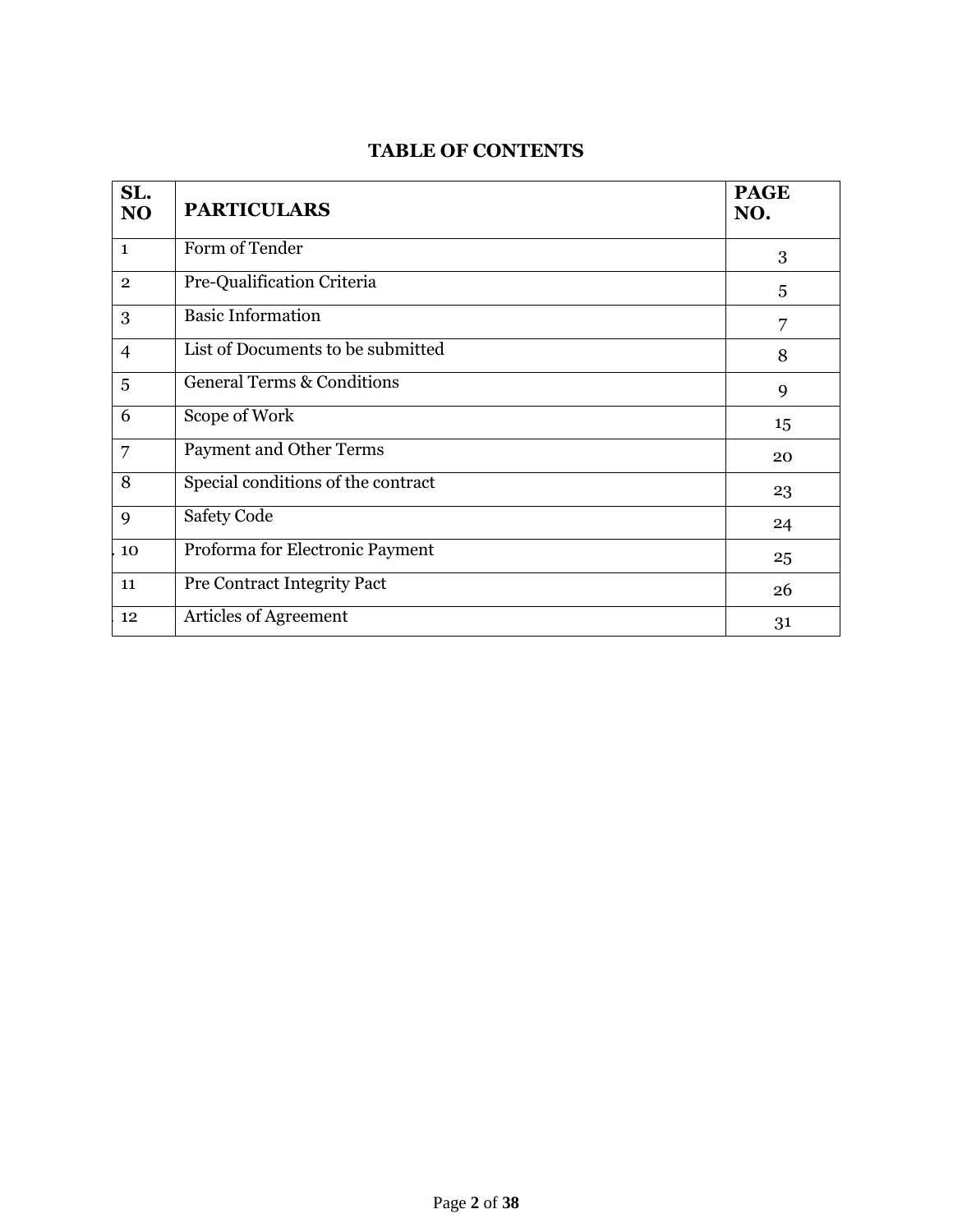#### **FORM OF TENDER**

To

#### **Dr. G K Nair G** Chief General Manager NABARD Jharkhand Regional Office, Near Water Tank, Booty Road, Bariatu Ranchi - 834009

Dear Sir,

|                         | <b>Annual Maintenance Contract for</b><br>Security Services at NABARD, Jharkhand Regional |
|-------------------------|-------------------------------------------------------------------------------------------|
|                         | Office at Booty-Bariatu road, land site at Pundag and                                     |
|                         | Residential Colonies at Khelgaon from                                                     |
| Name of Work            | 01.07.2022 to 31.03.2025                                                                  |
|                         | Earnest Money Deposit EMD of Rs. 1,70,000/- (Rupees One lakh seventy thousand only)       |
| (interest free)         | through Demand draft payable at Ranchi in favour of NABARD,                               |
|                         | Ranchi. Tenders without EMD are liable to rejection.                                      |
| Validity of tender      | go days from date of opening                                                              |
| Mode of submitting      | In hard form with all the supporting documents with proper                                |
| The tenders             | indexing to NABARD Jharkhand Regional Office.                                             |
| Pre-bid meeting         | 15:00 hrs on 29.04.2022                                                                   |
| Time<br>to<br><b>up</b> | which <b>14:00 hrs on 10.05.2022</b>                                                      |
| tenders<br>be<br>can    |                                                                                           |
| submitted               |                                                                                           |
| Time of opening of      | 15:30 hrs on 10.05.2022                                                                   |
| <b>Technical Bid</b>    |                                                                                           |

2. Having examined the specifications and schedule of quantities relating to the work/s specified in the memorandum hereinafter set out and having visited and examined the site of the work/s specified in the said memorandum and having acquired the requisite information relating thereto as affecting the tender, I/We hereby offer to execute the work/s specified in the said memorandum within the time specified in the said memorandum at the rates mentioned in the attached schedule of quantities and in accordance in all respects with the specifications and instructions in writing referred to in conditions of tender, the Articles of Agreement, Special Conditions, Schedule of Quantities and Conditions of Contract and with such materials as are provided for and in all other respects in accordance with such conditions so far as they may be applicable.

- 3. Should this tender be accepted, I/We hereby agree to abide by the terms and provisions of the said Conditions of Contract annexed hereto so far as they may be applicable or in default thereof the Earnest Money Deposit may be forfeited.
- 4. Details of the Firm/ Company/ Individual

\_\_\_\_\_\_\_\_\_\_\_\_\_\_\_\_\_\_\_\_\_\_\_\_\_\_\_\_\_\_\_\_\_\_\_\_\_\_

i. Name of our firm / Company / Individual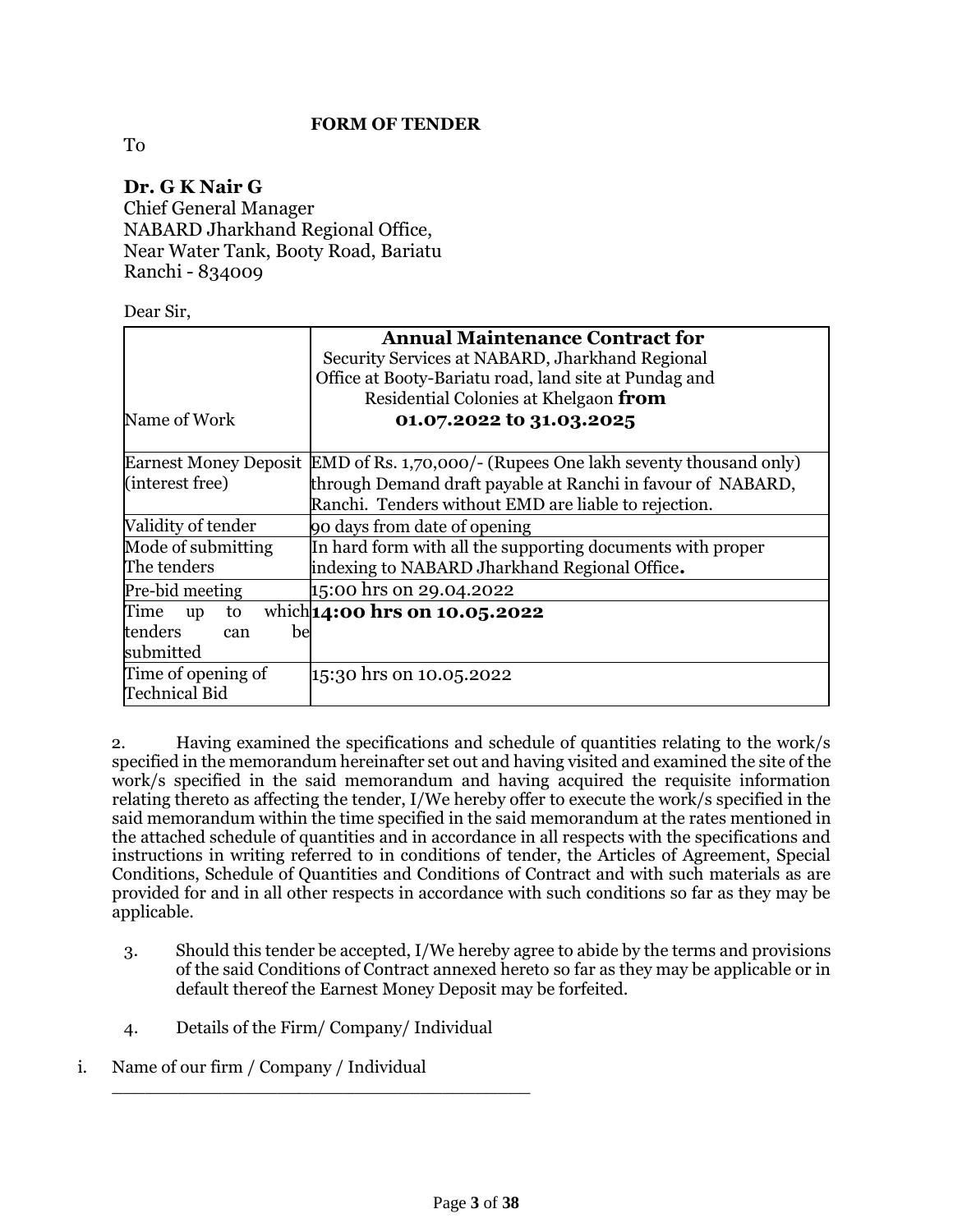| ii.         | Address of our firm / Company/ Individual<br><u> 1990 - Johann John Stone, market fan de Amerikaanske kommunister fan de Amerikaanske kommunister fan de Amerika</u> |       |
|-------------|----------------------------------------------------------------------------------------------------------------------------------------------------------------------|-------|
| iii.<br>iv. | Telephone No.: _______________________, Mobile No. ______________________________                                                                                    |       |
| V.          |                                                                                                                                                                      | Bank. |
|             | b) Type of account: Current $A/c$ OR Saving $A/c$ (please tick)                                                                                                      |       |
|             | c) IFSC Code of bank branch: (For receiving (For receiving<br>payments against bills of works)                                                                       |       |
| (ii)<br>5.  | The names of partners of our firm are (if applicable):<br>(i)                                                                                                        |       |
|             | (ii)                                                                                                                                                                 |       |
|             | Name of the partner of the firm authorised to sign tender / agreement                                                                                                |       |

#### **OR**

Names of person having Power of Attorney to sign the contract.

(Specimen Signatures)

(Certified true copy of the Power of Attorney should be attached)

Yours faithfully Signature of Contractor/Authorised person

(Signature and addresses of witnesses)  $\left(1\right)$  $\left( 2\right)$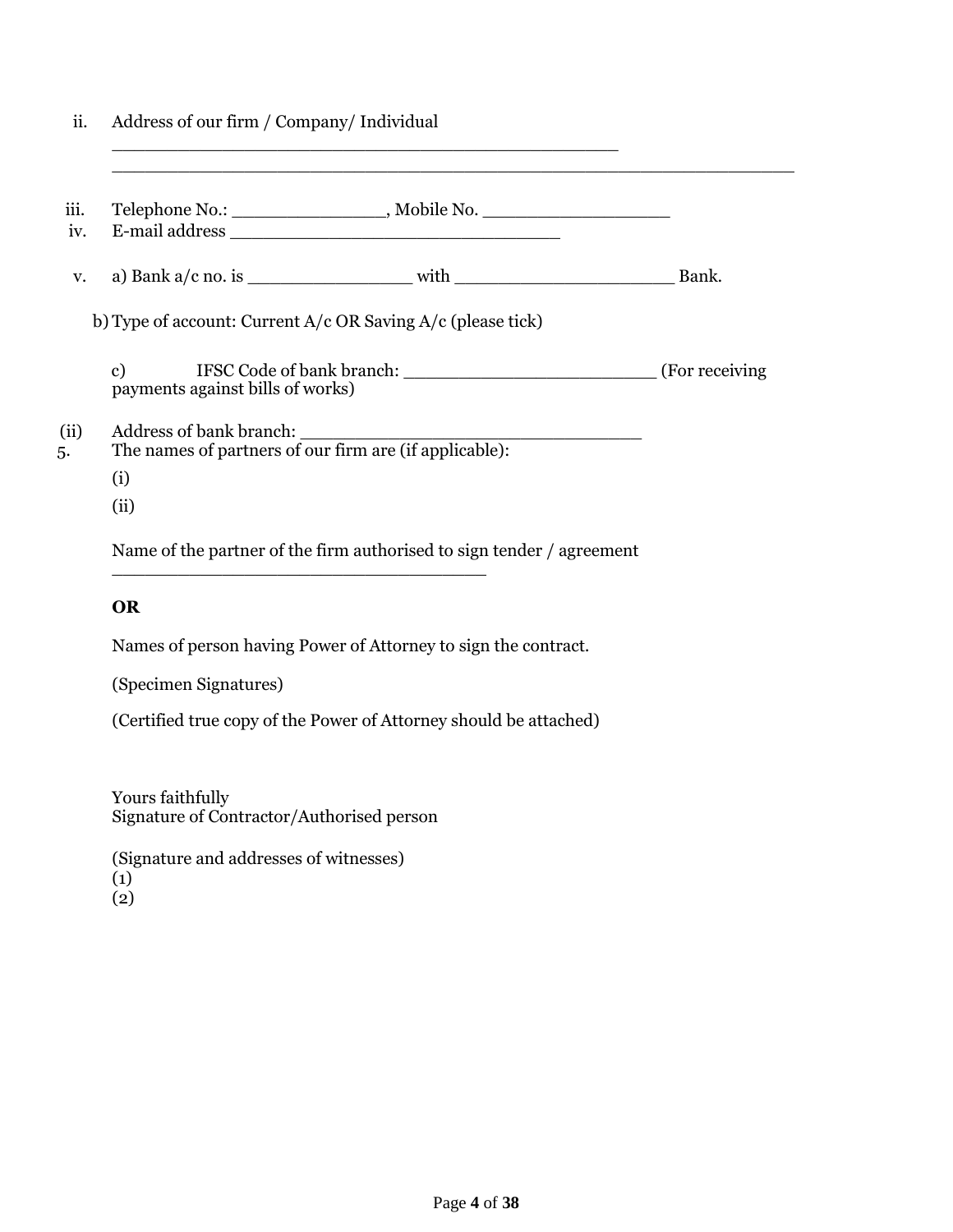# **A. PRE-QUALIFICATION CRITERIA and Supporting Documents**

- i. The intending firm/contractor shall enter into Integrity Pact with NABARD as per the format given in Annexure of this tender document in Rs.100/- non-judicial stamp paper.
- ii The firm/contractor should have experience of similar AMC works (i.e. providing security services through security guards ) at sensitive Government offices/ Institutions namely RBI/ Public Sector Banks/ PSUs/ sensitive defence establishments or nuclear power plants by providing minimum 10 guards at least at one location during the last 03 years. The date of registering of the firm/contractor, work orders etc. must be submitted in this respect. The work orders and work completion certificates issued by the client institutions may be submitted in this respect.
- iii Should have valid licence from the Jharkhand Government under Private Security Agencies Regulation Act, 2005 (PSAR Act, 2005).
- iv The Bidder should have 24x7 control centre with availability of Quick Reaction Team (QRT) services / Team in Ranchi for quick deployment of guards if required.
- v The estimated cost of the AMC for one year is Rs.85.00 lakh. The annual turnover of the firm/contractor during each of the 3 years (ending 31.03.2021) should be at least 30% of the estimated cost of tender i.e. 25.50 lakh.

The Audited balance sheets or registered Chartered Accountant statement of accounts may be submitted in this respect.

- vi The firm/contractor should have done at least:
- I. Three similar works whose individual values not less than 40% of the estimated cost i.e. 34.00 lakh

OR

II. Two similar works whose individual values not less than 50% of the estimated cost i.e. 42.50 lakh

OR

III.One similar work whose individual value not less than 80% of the estimated cost i.e. 68.00 lakh

Three years (18-19, 19-20 and 20-21) audited balance sheet and P & L A/C with auditors report and turn over certificate duly signed by Charter Accountant are required to be submitted.

- vii The tenderers should have applicable Tax registrations (GST, PAN).
- viiiTenderers should have a current / savings bank account. Copy of cancelled cheque is required to be submitted
- ix NABARD reserves the right to verify any or all the documents furnished by the Tenderers with any authorities. NABARD also reserves the right to cancel any or all the applications without assigning any reason thereof.
- x Intending applicants are required to furnish details about their firm/organization, experience, competence etc. as per the Performa (Basic Information) given below,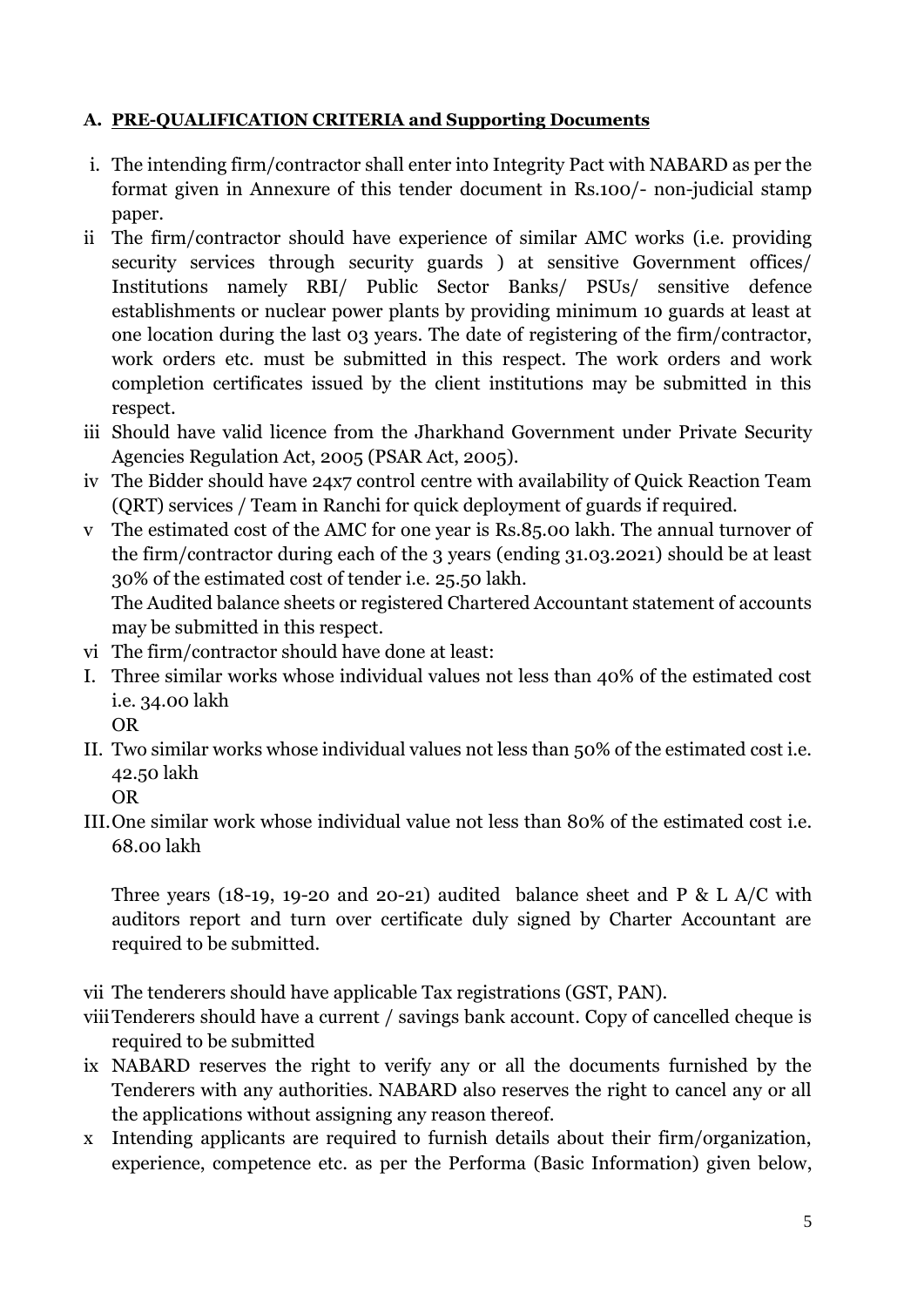failing which shall lead to cancellation of application of Tenderer.

- xi The technical bid submitted should have proper indexing with page Nos. and with all the supporting documents and proofs.
- xii While deciding upon the selection of Tenderers, emphasis will be given on the ability and competence to do good quality work in accordance with the specifications and within the time schedule.
- xiiiEach page of the application form and tender documents should be stamped and signed by a person on behalf of the Firm/Organization, who is duly authorized to do so.
- xiv If the space in the application form is insufficient for furnishing full details, such information may be supplemented on a separate sheet of paper duly signed.
- xv Applications containing false or inadequate information are liable for rejection and Bank reserves the right to blacklist those agencies. Any agency blacklisted /debarred by any government institutions will be ineligible to participate in the tendering process. Agency should submit certificate indicating that they have not black listed or debarred from any government institution.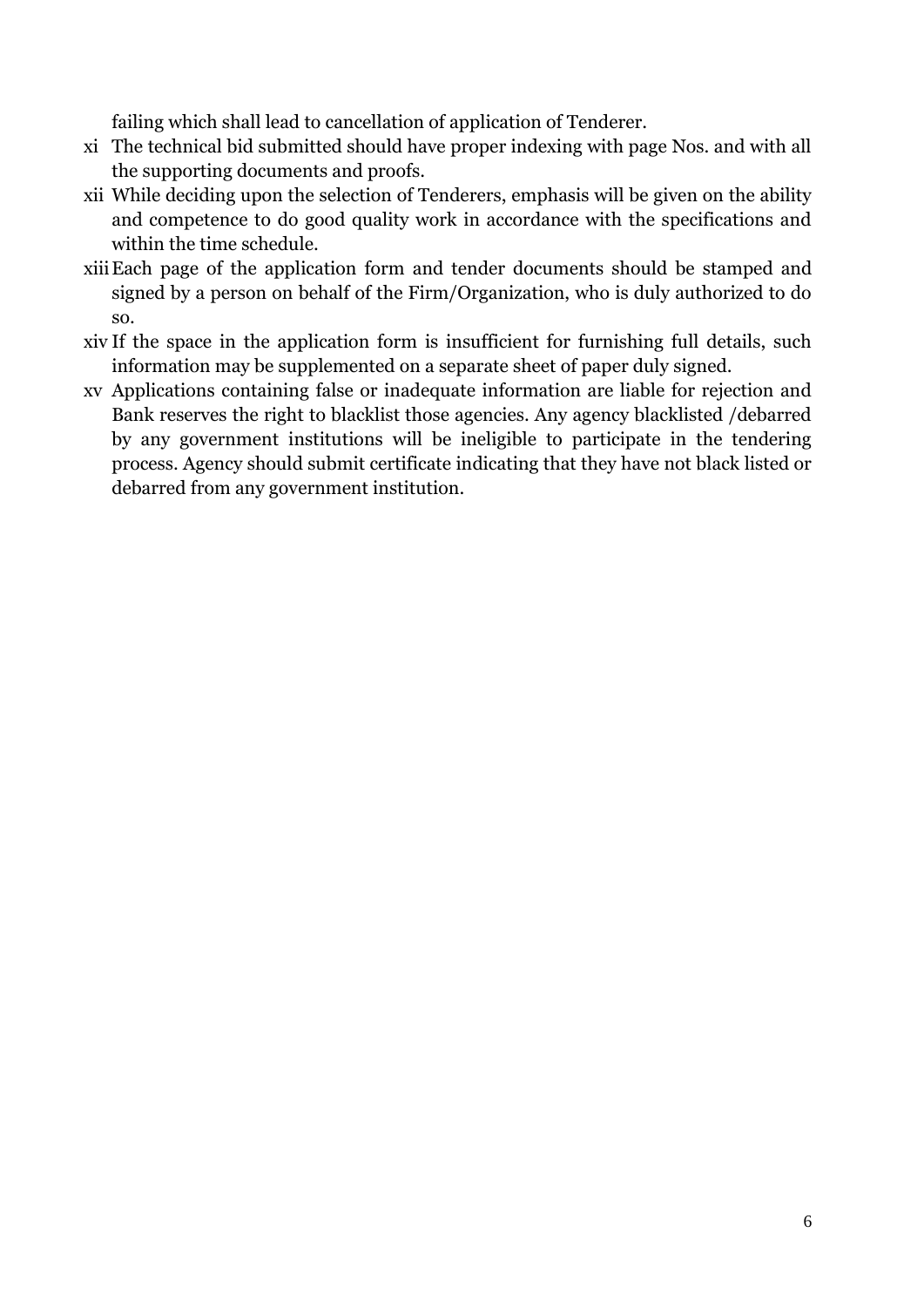### **BASIC INFORMATION**

| SI.<br>No.     | <b>Particulars</b>                                                                                                                                                                                                                                                                     | <b>Information</b> |
|----------------|----------------------------------------------------------------------------------------------------------------------------------------------------------------------------------------------------------------------------------------------------------------------------------------|--------------------|
| 1              | Name of the firm/contractor                                                                                                                                                                                                                                                            |                    |
| 2              | Type of Organisation- Whether Proprietorship,<br>Partnership, Private Limited company etc.<br>(Please enclose related documents)                                                                                                                                                       |                    |
| $\overline{3}$ | Name of the Proprietor/Partners/Directors in the<br>organisation (with supporting documents)                                                                                                                                                                                           |                    |
| 4              | Details of Registration (Firm, Company etc.)<br>Registering Authority, Date, Number etc. (with<br>copies of documents)                                                                                                                                                                 |                    |
| 5              | Experience in the respective field of work                                                                                                                                                                                                                                             |                    |
|                | Please enclose documents in support                                                                                                                                                                                                                                                    | Year               |
| 6              | Name and address of the Bank/Bankers. (pl<br>attached cancelled cheque / pass book front page<br>having account details)                                                                                                                                                               |                    |
| 7              | Yearly turnover of the organization for the 3 years<br>ending 31 <sup>st</sup> March 2021 (Attach a separate neatly<br>typed sheet on letter head of chartered accountant<br>and enclosed copies of audited balance sheets &<br>profit & loss for the previous three financial years.) |                    |
|                | Year 2018-19                                                                                                                                                                                                                                                                           |                    |
|                | 2019-20                                                                                                                                                                                                                                                                                |                    |
|                | 2020-21                                                                                                                                                                                                                                                                                |                    |
| 8              | Registered Office address and Telephone<br>a)<br>number                                                                                                                                                                                                                                |                    |
|                | b) Office address through which the work<br>will be handled in Ranchi.                                                                                                                                                                                                                 |                    |
| 9              | Whether working with any of<br>the<br>Govt.<br>Govt. Undertaking/s<br>/Semi<br>as approved<br>and if so, furnish details with<br>contractors<br>documentary evidences.                                                                                                                 |                    |

Signature of the applicant (with seal )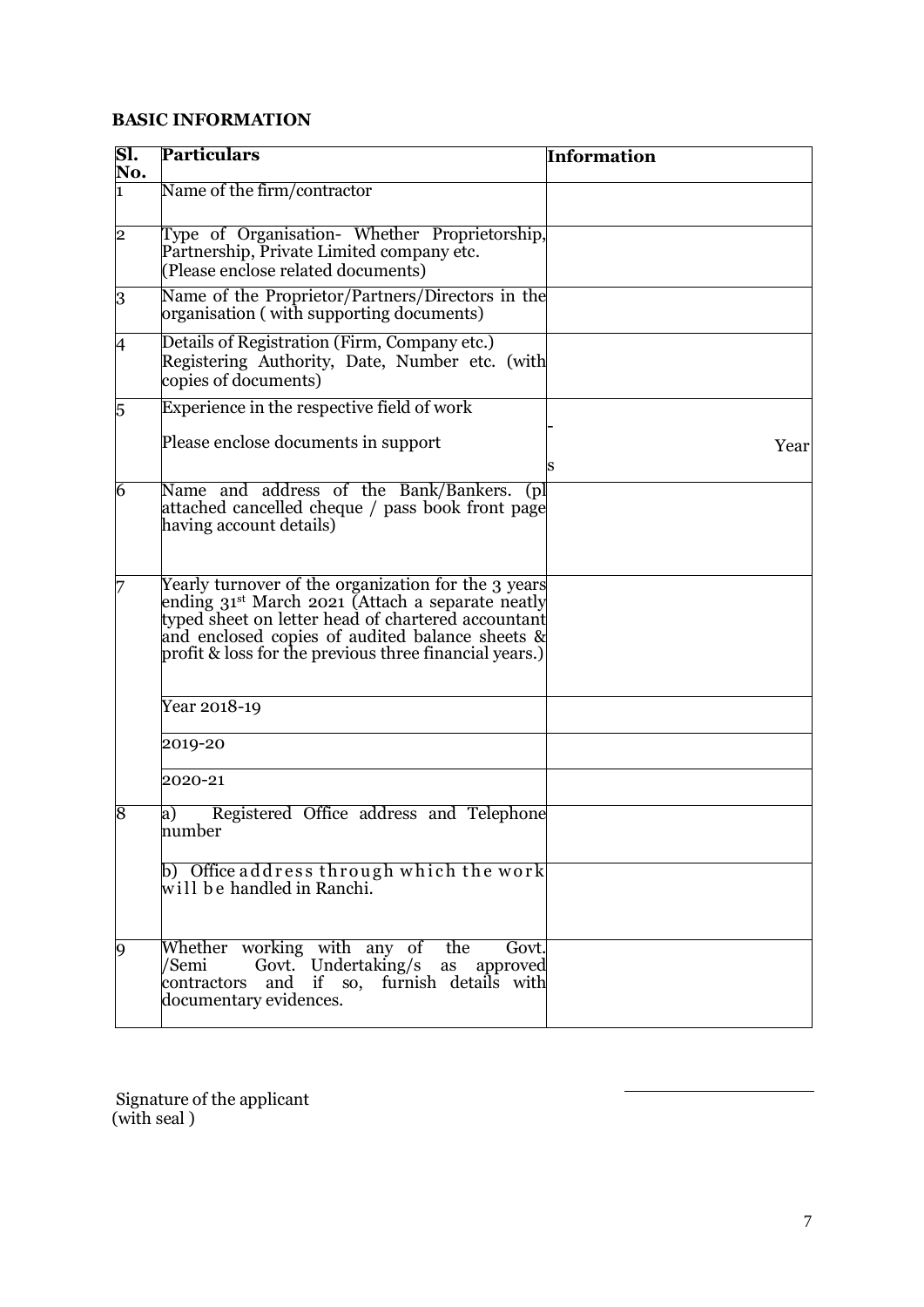# **List of Documents to be submitted**

| S.no.          | Documents                                                                                                                                                                                                                                                                                                                          |
|----------------|------------------------------------------------------------------------------------------------------------------------------------------------------------------------------------------------------------------------------------------------------------------------------------------------------------------------------------|
| $\mathbf{1}$   | Registration Certificate of Company/firm/agency                                                                                                                                                                                                                                                                                    |
| $\overline{2}$ | <b>TIN</b>                                                                                                                                                                                                                                                                                                                         |
| 3              | PAN card issued by the Income Tax Department with a copy of<br>Income Tax Return of the last 03 financial years                                                                                                                                                                                                                    |
| $\overline{4}$ | <b>GST</b> Registration                                                                                                                                                                                                                                                                                                            |
| 5              | Provident Fund Registration number                                                                                                                                                                                                                                                                                                 |
| $\overline{6}$ | <b>ESI Registration number</b>                                                                                                                                                                                                                                                                                                     |
| 7              | Licence under Contract Labour Regulation and Abolition Act, 1970.<br>One self-attested proof of Authorised person of the firm/agency with<br>name, designation and address and office telephone numbers. If<br>bidder is a partnership firm, name, designation, address and office<br>telephone number of Directors/Partners also. |
| 8              | Copies of Balance Sheet and Profit and Loss Account for three years<br>ending 31.03.2021 duly certified by a Chartered Accountant.                                                                                                                                                                                                 |
| 9              | Performance certificates from the Previous and current employers                                                                                                                                                                                                                                                                   |
| 10             | A copy of Company profile                                                                                                                                                                                                                                                                                                          |
| 11.            | Turn over certificate for three years ending 31.03.2021 duly signed<br>and stamped and issued by CA                                                                                                                                                                                                                                |
| 12             | All documents and each page of tender documents should be<br>properly indexed and with page no.                                                                                                                                                                                                                                    |
| 13.            | Experience certificates by engaging agencies with copy of work<br>orders                                                                                                                                                                                                                                                           |
| 14             | Valid licence for security services from Jharkhand Government.                                                                                                                                                                                                                                                                     |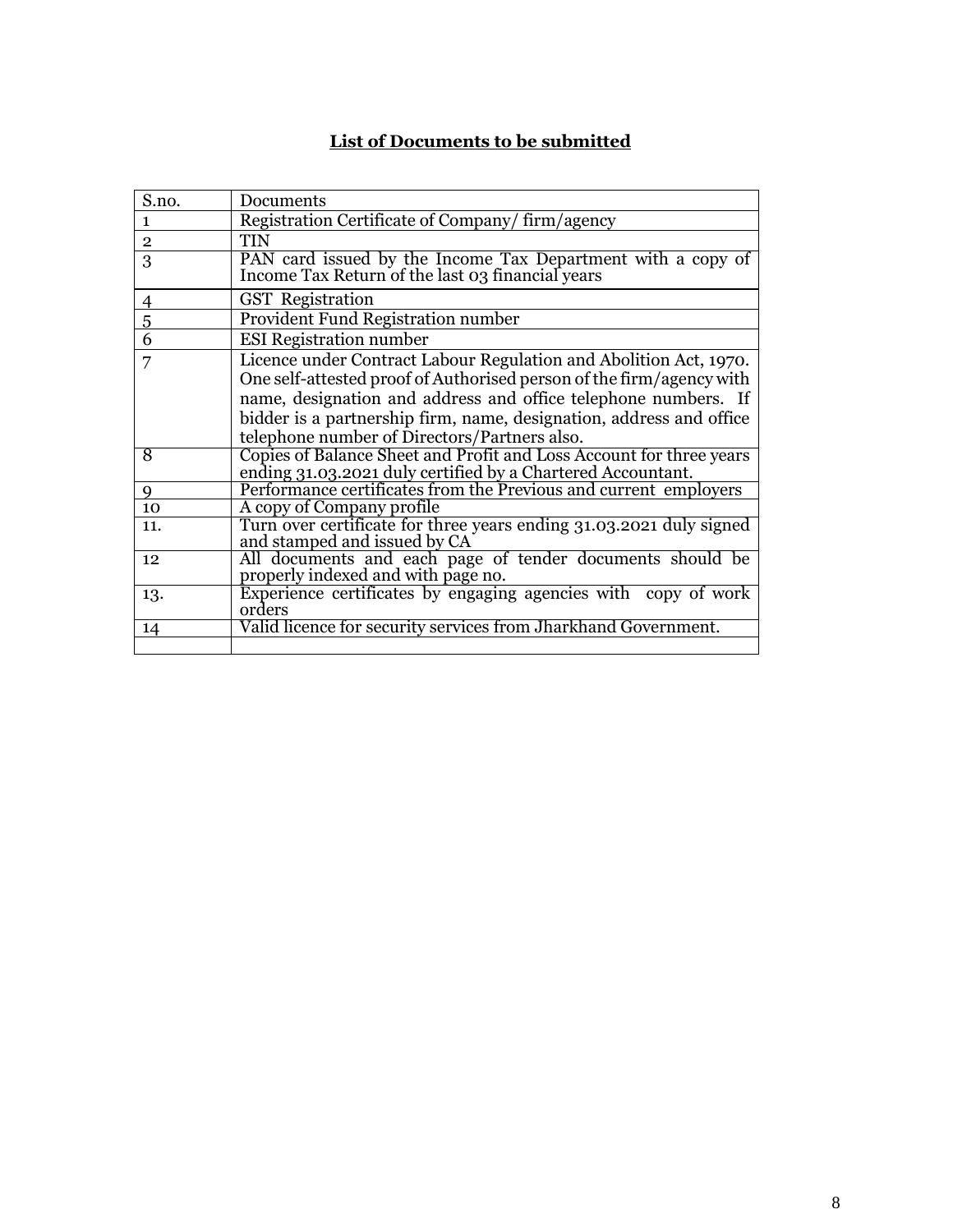#### **GENERAL INSTRUCTIONS TO THE CONTRACTORS/ TENDERERS AND GENERAL CONDITIONS**

### 1. PROCEDURE FOR FILLING AND SUBMISSION OF TENDER:

- 2. Tenderers are advised to submit tenders in two bid separately with DD (to be kept in Technical bid cover) in the name of NABARD, Ranchi payable at Ranchi for Rs. 1,70,000/- (One lakh seventy thousand only).
- 3. The tenderer / bidder shall submit two separate bids for the captioned Tender i.e. Technical Bid and Financial Bid which should be completed in all respect. The same can be downloaded from the NABARD's website viz. [https://www.nabard.org](https://www.nabard.org/) It must be noted that only those Bidders who are willing to enter into Integrity Pact (IP) with the NABARD on every stage of bidding, will be eligible to participate in the bidding process. Tenderer must execute Integrity Pact (IP) in the prescribed format (Annexure –A) in all phases of the contract (http://www.cvc.nic.in).
- 4. All bidders are required to deposit EMD of **Rs.1,70,000/- (Rupees One lakh seventy thousand only)**, through Demand Draft payable at Ranchi in the name of NABARD, Ranchi. The tender application of the bidders not depositing the EMD shall be rejected. **MSEs as defined in MSE Procurement Policy issued by GoI or bidders who are registered with Central Procurement Organizations are exempted from submitting EMD for participation in the tender.**
- 5. Security Deposit (SD):- The contractor has to submit Security Deposit **@ 2% of the quoted amount of AMC for entire tender period from the date of issue of work order by NABARD.** The EMD of successful contractor shall be adjusted within the security deposit and the remaining amount if any to be furnished. No interest will be paid on EMD, Security Deposit/ Retention Money. No mobilization advance will be given to contractor. The Security Deposit shall be refunded to the contractor after completion of AMC period and completion of all contractual obligations.
- 6. Quoted rates should be workable, reasonable and should include incidental and all overheads and profits. The Tenderer will furnish Rate Analysis for scrutiny of the rates by NABARD, if required.
- 7. Rates quoted should include all Taxes, Duties, Octroi, Levies, GST, etc., in accordance with various statutory enactments and should be firm for the entire Contract Period. **No increase in rates will be allowed during the entire Contract Period on this account. The rates will be considered for revision only in case of (i) revision of minimum wages and (ii) revision of statutory taxes like GST to the relevant extent.**
- 8. **Monthly** payments will be made based on the bills submitted by the Contractor and certified by the concerned ACT/Security Officer/Bank's Officer with proof of PF contribution made for all the guards and Supervisor on duty and compliance with labour department.
- 9. Any discrepancy in settlement of bills may be brought to the notice of NABARD within a period of one month after the settlement of the Bills. NABARD will not entertain any claim regarding any dispute in settlement of the bills after stipulated time.
- 10. Income Tax, GST and other taxes, as applicable, will be deducted from total payment due to the Contractors.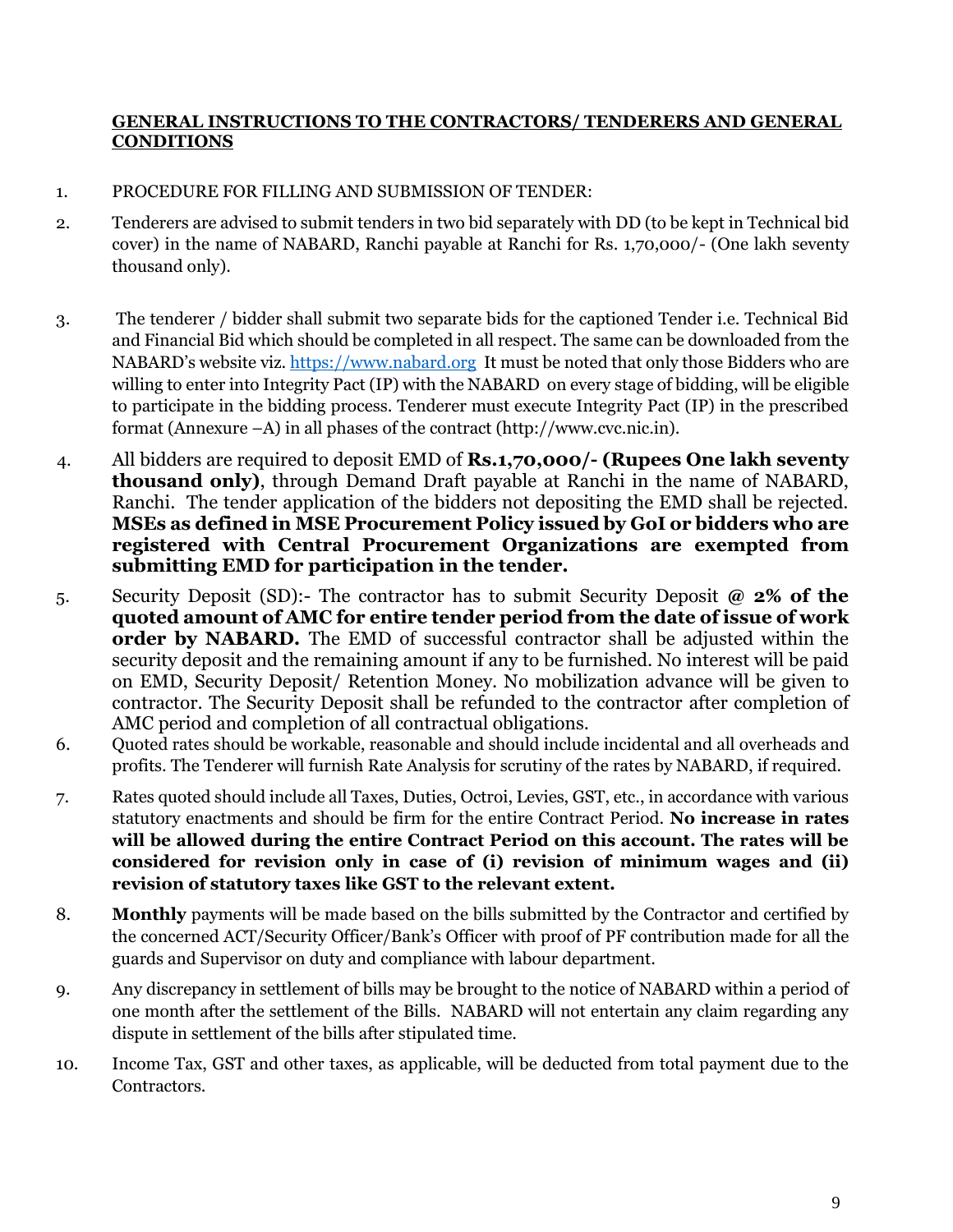- 11. The Contractor should have valid license relating to his Contract as per the existing laws and the workmen employed by the Contractor should also have the experience in their trade.
- 12. The Contractor should arrange to obtain necessary **insurance cover i.e. (i) Workmen Compensation policy and (ii) Contractors All Risk Policy (CAR policy)** for his employees at his cost and should be responsible for the safety of persons employed by him. The original Insurance Policy should be submitted to NABARD immediately after award of work. The **CAR**  policies are required to be at least for 1.25 times of the contract value.
- 13. The Contractor shall be fully responsible and shall indemnify NABARD with suitable Insurance cover in the event of any damage to men or material, injury / damage or death as the case may be, caused directly or indirectly due to the negligence of the Contractor or his agents and / or his employees or workmen. The decision of NABARD in this regard shall be final and binding.
- 14. The contractor shall pay the personnel deployed in NABARD premises, their wages in accordance with the relevant **Latest Codes on Wages Act**, on a monthly basis. The contractor shall also make PF contribution, ESI contribution and or any other statutory contribution in respect of the personnel deployed by them in NABARD premises. The copy of the same required to be attached with the monthly bill for reference of NABARD.
- 15. The contractor will be responsible for timely payment to its personnel deployed in the premises and compliance of all statutory provisions relating to minimum wages, Provident Fund and Employees State Insurance, etc. in respect of the persons deployed by them in NABARD. The Contractor shall be responsible to fulfil all the obligations in connection with the workers employed by it for the purpose of the Contract and all the Statutory and other liabilities if any including minimum wages of Central/ State Govt. (whichever is higher shall be applicable) , leave, salary, uniform, identity cards, ex-gratia, ESI, Provident Fund, Workman Compensation, if any, etc. (as applicable) in connection therewith shall be on the Contractor account and payable by the concerned Contractor. The contractor shall liaise with Labour Deptt. of State Govt. / Central Govt. and comply with all necessary regulations/instructions in this regard.
- 16. All the Standard Conditions of the Contract shall be binding on the parties as per Indian Contract Act and prevailing Rules.

The Contractor shall comply with all the applicable Acts, Rules, Regulations and Law (s) for entering into Maintenance Contract and the Bank will not in any way be liable or responsible for any default / irregularities / penalties on the Contractor's part.

#### **The penalties for not complying with the above are indicated in Special Conditions of contract.**

- 17. The contractor shall always retain experienced staff at site at least to the extent of strength as given in Scope of Work.
- 18. The contractor shall, for all intents and purposes, be the "Employer" within the meaning of different Labour Legislations in respect of skilled and unskilled personnel so employed and deployed in NABARD and the manpower so employed and deployed in NABARD shall remain under the overall control and supervision of the contractor. The persons deployed by the contractor in NABARD shall not have claims of Master and Servant relationship (implicitly or explicitly) between him/her/them and NABARD nor have any principal and agent relationship with or against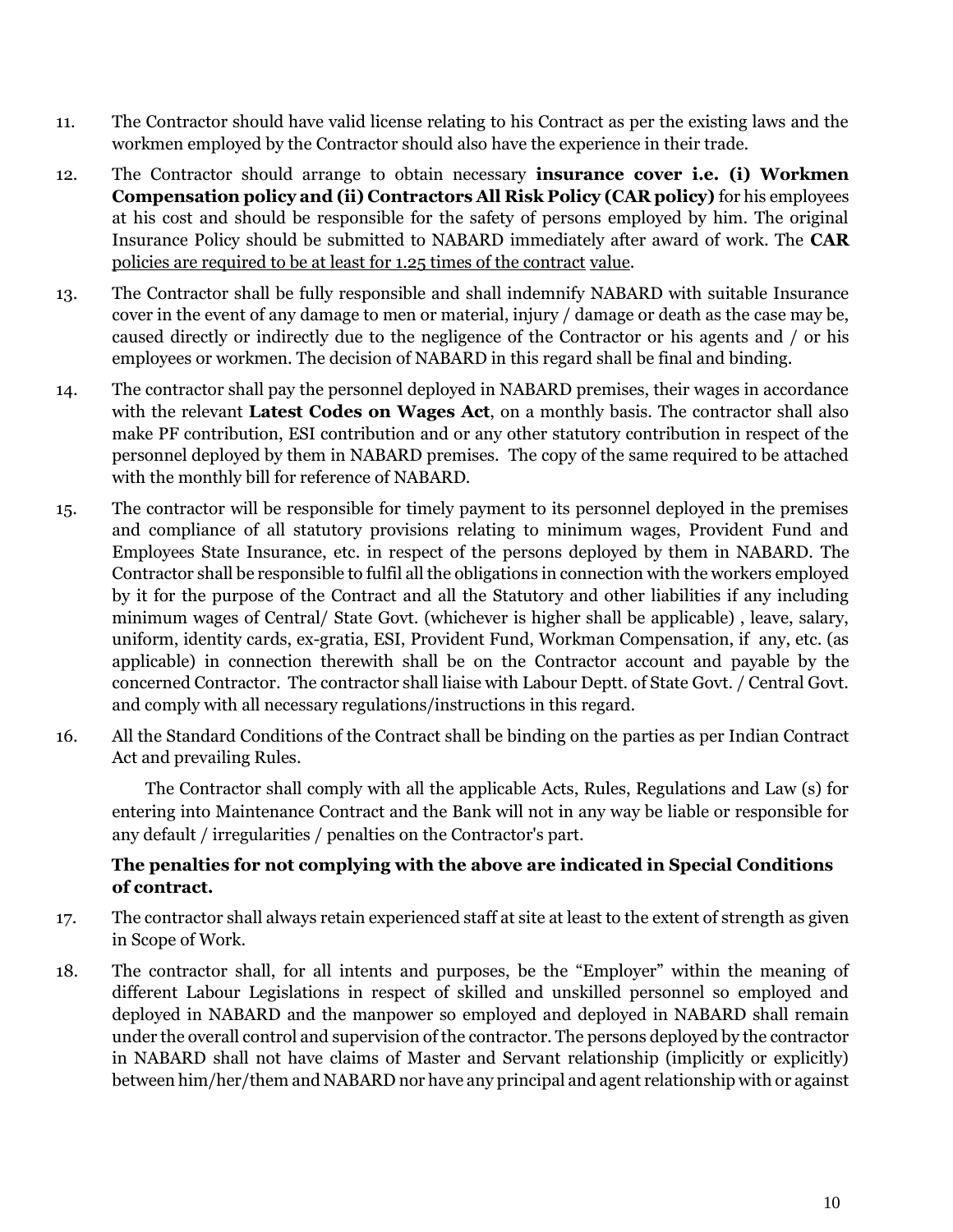the NABARD. The contractor's personnel shall not claim any benefit/ compensation /absorption /regularization of services under the provision of Labour codes.

- 19. The Contractor shall comply with the provisions of The Code on Wages and all other Labour Laws and other Statutory Regulations (both Central and States) that may be enforced from time to time by the Appropriate Authorities. NABARD shall not be responsible for any penalty on failure on the part of contractor to comply with any Labour Regulations. The contractor shall maintain attendance register of his staff employed at various sites and wage register for payment (at least minimum wages as per Central or State Govt. whichever is higher shall be paid) with all records up to date as per the labour regulations. The contractor shall submit the monthly payment records to the staff employed by him.
- 20. **The contractor shall ensure that the payment is mandatorily credited to the bank account of the individual labour employed at Bank's premises and pay slips for respective payments are duly issued regularly. NABARD will ask for present/past pay slips and payment records related to ESI/PF to be submitted along with the monthly bill in order to pass the bills.**
- 21. The manpower deployed by the contractor should be polite, cordial, positive and efficient, while handling the assigned work so that their actions promote goodwill and enhance the image of NABARD. Necessary grooming should be done by the contractor before posting the staff at site. He shall also comply with the provisions of all labour legislations. Receipt of any complaint in this regard shall be viewed seriously.
- 22. No additional payment shall be made if contractor keeps more staff at site for completing the pending work or if the minimum staff strength is not able to perform satisfactorily as per the contract provision**.**
- 23. The Contractor or his authorised representative should visit the site as per requirement and meet NABARD's Security Officer/bank's Officer with prior appointment for any clarifications and to receive instructions, etc. at the site.
- 24. The Contractor's workmen should report to ACT/ Site supervisor as per timings mentioned in the Price bid/ Bill of Quantities. A register will be kept at site on all the locations showing attendance on day to day basis and which will be countersigned by the security guard on duty the time when contractor's worker arrives & signs at site. The same shall also be signed by ACT & the same or copy shall be presented along with the Contractor's monthly bill.
- 25. The workers / staff employed should wear colour code uniforms displaying contractor firm's name. The Contractor should not employ any person who is prohibited by Law from being employed for fulfilling obligations under this Contract. Any indecent behaviour / suspicious activities of the staff employed shall be viewed seriously and a suitable penalty shall be imposed on contractor. The contractor is also required to submit the list of workers with photo ID, educational qualification, address proof, etc. before deputing the workers. An attendance register shall be maintained at site indicating number of persons deployed for the inspection by NABARD officials/representative.
- 26. Any act of indiscipline / misconduct / theft / pilferage on the part of any employee engaged by the Contractor resulting in any loss to NABARD in kind or cash will be viewed seriously and NABARD will have the right to levy damages or fine and / or even terminate the Contract forthwith, if necessary.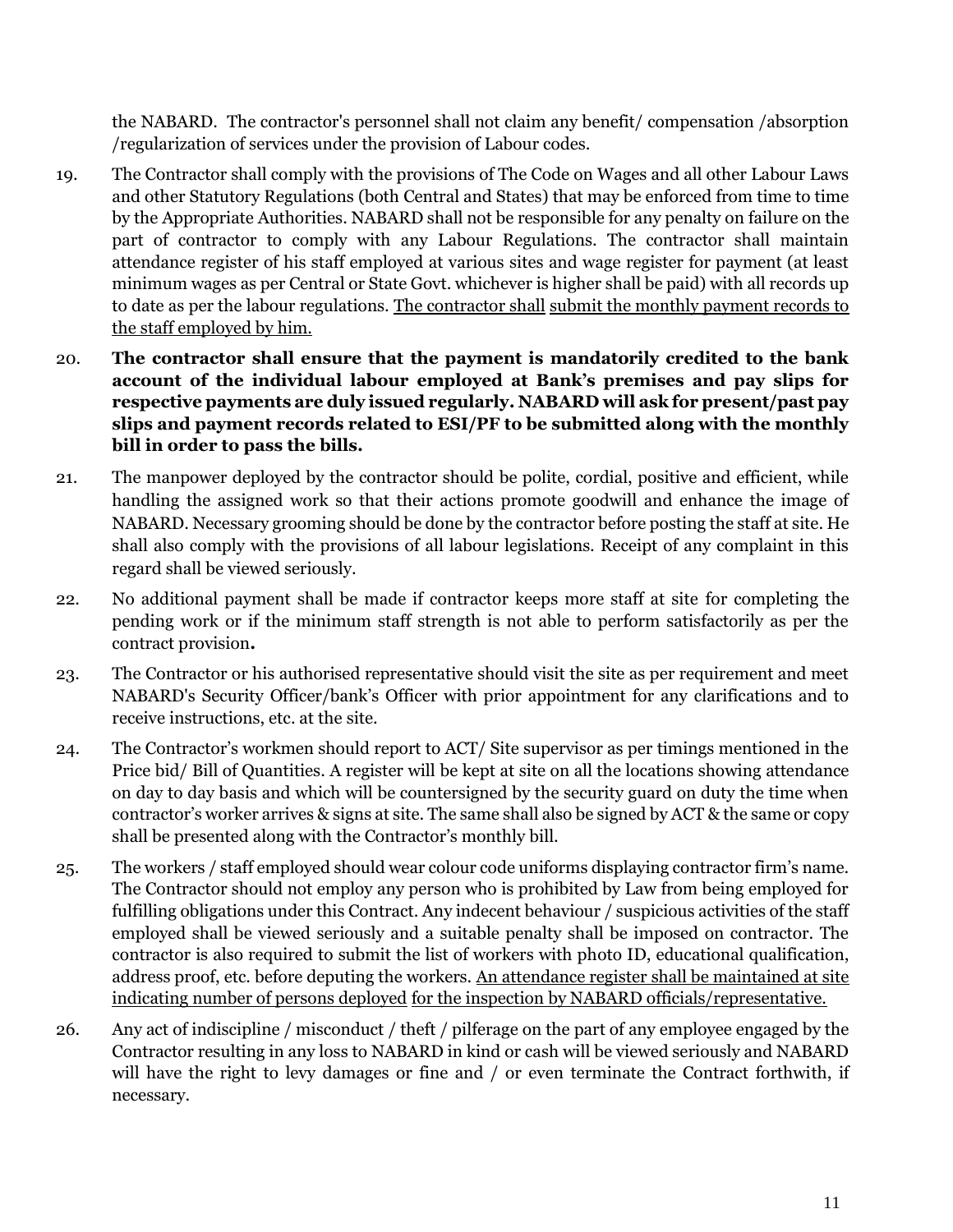- 27. In case of any default or failure on Contractor's part to comply with all / any one of the Terms / Conditions, NABARD reserves the right to take necessary steps to remedy the situation including, inter-alia, the deduction of appropriate amount/s from dues otherwise payable to Contractor and/or by taking recourse to appropriate recovery proceedings or to terminate contract with immediate effect. The contractor shall keep NABARD indemnified against all claims whatsoever in respect of the manpower deployed by it in NABARD. In case any employee of the contractor so deployed enters in dispute of any nature whatsoever, it will be the primary responsibility of the contractor to contest the same. In case NABARD or its employee is made party and is supposed to contest the case, NABARD will be reimbursed for the actual expenses incurred towards Counsel Fee and other expenses which shall be paid in advance by the contractor to NABARD or any person authorized by NABARD, on demand. Further, the contractor will ensure that no financial or any other liability comes to NABARD or its employee in this respect of any nature whatsoever and shall keep NABARD or any employee of NABARD indemnified in this respect.
	- (a) "Any dispute or difference whatsoever arising on any matter concerning this contract between the parties out of or relating to the services, meaning, scope, operation or effect of this contract or the validity or the breach thereof shall be settled by arbitration in accordance with Arbitration and Conciliation Act, 1996 or any modification thereof. The arbitration shall be conducted by sole arbitrator appointed by NABARD and the award made in pursuance thereof shall be binding on the parties."
	- (b) The venue of the arbitration shall be at Ranchi.
	- (c) The language of arbitration shall be English.
	- (d) Work under the contract shall be continued by the contractor during the arbitration proceedings unless otherwise directed in writing by NABARD, unless the matter is such that the work cannot possibly be continued until the decision of the arbitrator is obtained.
- 28. The Contractor or their staff should not at any time do, cause or permit any nuisance on the site / do anything which shall cause unnecessary disturbances or inconvenience to the occupants / visitors at site or near the site of work.
- 29. The personnel deployed by the Contractor can use the common facilities such as drinking water, toilet, etc. if any, provided at the premises. However, it should be ensured that the same should be kept in hygienic condition.
- 30. The work should be carried out with minimum inconvenience to the occupants. The workmen employed by the Contractor should abide by the Rules and Regulations maintained by NABARD in the premises, especially in respect of working hours, entry of the workers to the premises, interpersonal relation with the occupants, etc.
- 31. The contractor shall promptly and timely obtain all such consents, permissions, approvals, licenses etc., as may be necessary or required, in accordance with this Tender. The Contractor should obtain approvals, if any, necessary for the work from the Statutory Bodies on behalf of the NABARD. The Contractor shall assist the NABARD fully in respect of any liaison with the Municipal or any other Authority for necessary approval / permission with regard to the maintenance works. The fees and other statutory charges, if any, will be reimbursed to the Contractor based on the original receipts produced to the NABARD.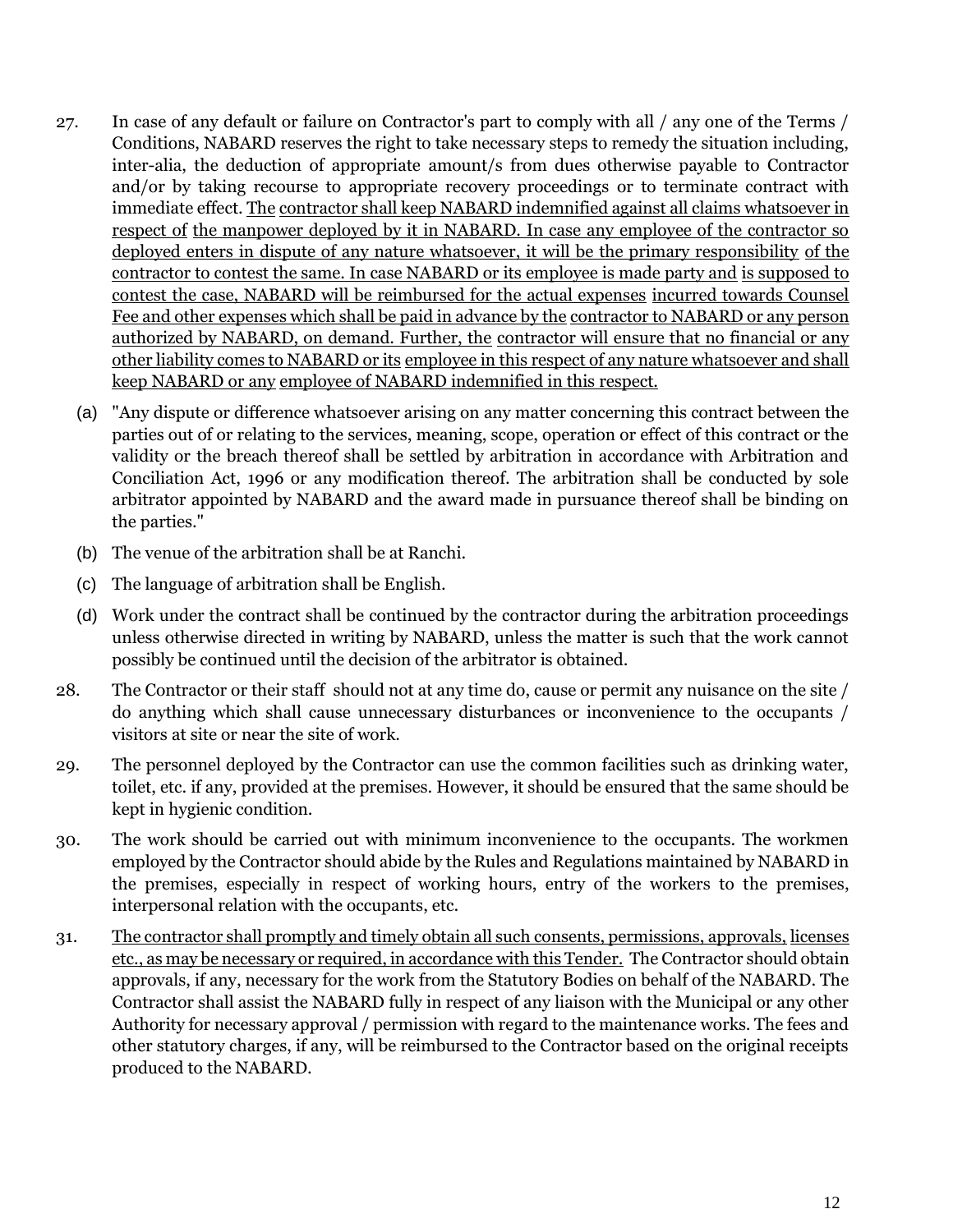- 32. The Contractor shall ensure that the employed staff shall not undertake any private work inside or outside NABARD's residential/Office premises.
- 33. The engaged staff shall also undertake other specific work related with/without housekeeping works and other works during working hours as per instruction of ACT/P&SO, if required.
- 34. **Termination of agreement:** "If the services of the contractor are not found to be satisfactory, the contractor will be given a notice, with a **notice period of 30 days**, to improve his services. If the contractor fails to improve his services within the Notice period, NABARD shall have the discretion to terminate the contract either in part or in whole, on any day after the expiry of the said notice period if
	- (a) in the opinion of the Bank (which shall not be called in question by the contractor and shall be binding on the contractor) the contractor fails or refuses to implement this agreement to the Bank's satisfaction and/or
	- (b) the contractor commits a breach of any terms and conditions of this agreement and/or
	- (c) the contractor is adjudged an insolvent or a compromise is entered by him with his creditors or if distress or execution or other process is levied upon or receiver is appointed for any part of the assets or property of contractor and/or
	- (d) for any reason whatsoever, the contractor becomes disentitled in law to perform his obligations under this agreement and/or
	- (e) there is any variation in the ownership/partnership or management of the contractor or his business without the prior approval in writing of the Bank to such variation.
- 35. In the event of termination of this agreement for any reason whatsoever, the contractor/or persons employed by him or his agents shall not be entitled for any sum or sums whatsoever from the Bank by way of compensation, damages or otherwise*.*
- 36. In case the Contractor desires to terminate the Contract, he may do so by giving the Bank a notice period of three months.
- 37. The Contractor shall not directly or indirectly transfer, assign or sublet the Contract or any part of it, without written permission of NABARD. But he can engage various licensed agencies/agencies for carrying out different works.
- 38. While submitting the monthly bill for AMC, the contractors have to submit all the required documents / statements as desired by NABARD together with the proof of payment to their staff in the last month. Contractor will not link payments to his labours with the settlement of his bill by NABARD.
- 39. It is the contractor's responsibility to coordinate with other service providers viz. companies, municipality etc. for completion of the work, if required and attending to the work along with liaising with local bodies including making payments to statutory bodies. Bank shall reimburse the payments for such works on production of valid receipts. No other charges for such works shall be payable.
- 40. **Validity of Offer:** 90 days from the date of opening of the price bid.
- 41. The successful bidder shall execute an agreement with NABARD at his cost on non- judicial stamp paper as per the prevailing rates in accordance with the standard format enclosed (articles of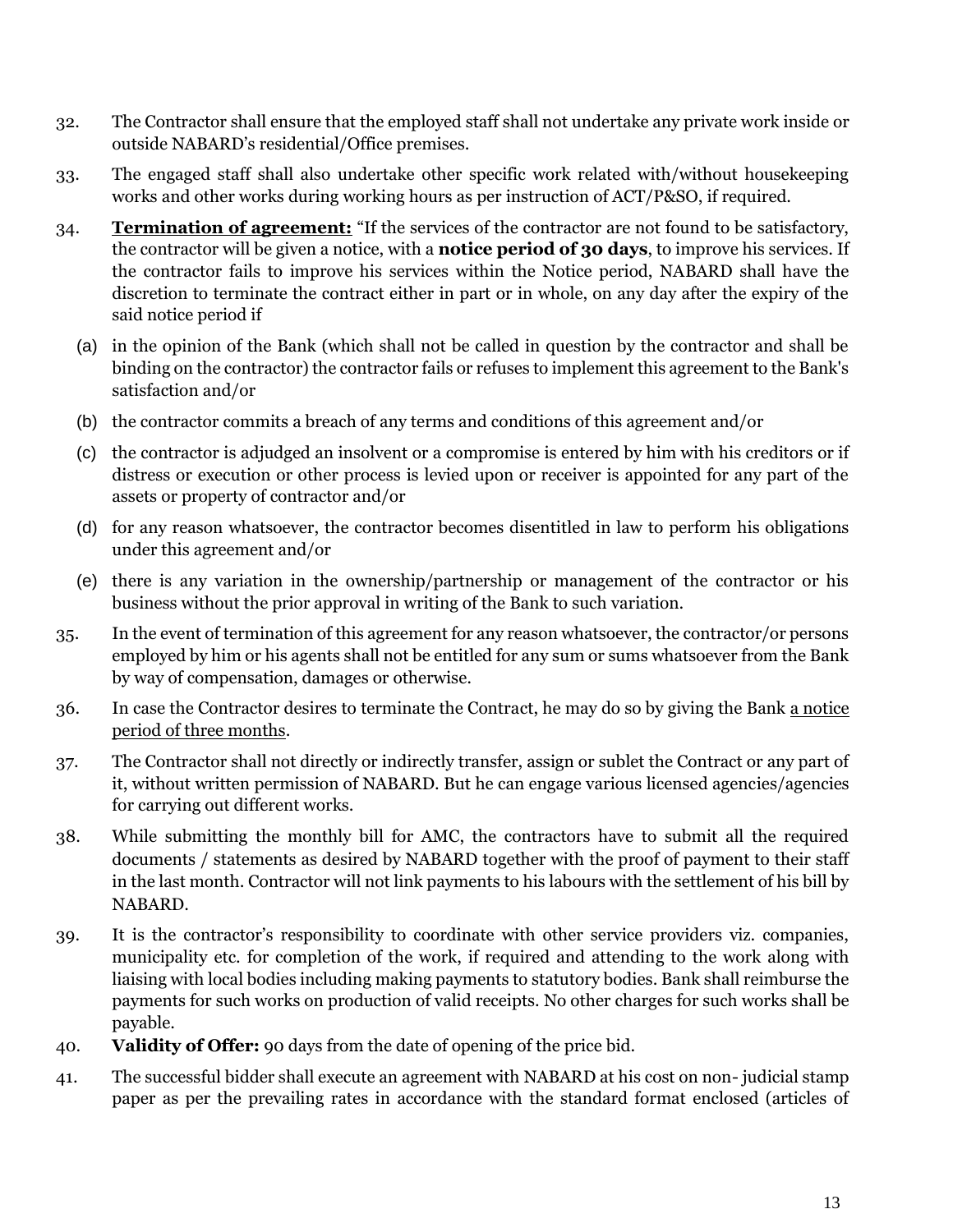agreement) within 10 days from the date of issue of work order failing which bidders' EMD may stand forfeited.

- 42. EMD of all the other unsuccessful bidders will be returned after completion of selection process.
- 43. Additional Terms and Conditions, Special conditions, Safety conditions as stated in attached sheets.

We / I accept all the Terms and Conditions in all respects without any reservation.

### (SIGNATURE OF THE CONTRACTOR / TENDERER)

Place: Name: Name: Name: Name: Name: Name: Name: Name: Name: Name: Name: Name: Name: Name: Name: Name: Name: Name: Name: Name: Name: Name: Name: Name: Name: Name: Name: Name: Name: Name: Name: Name: Name: Name: Name: Name: Date: Seal: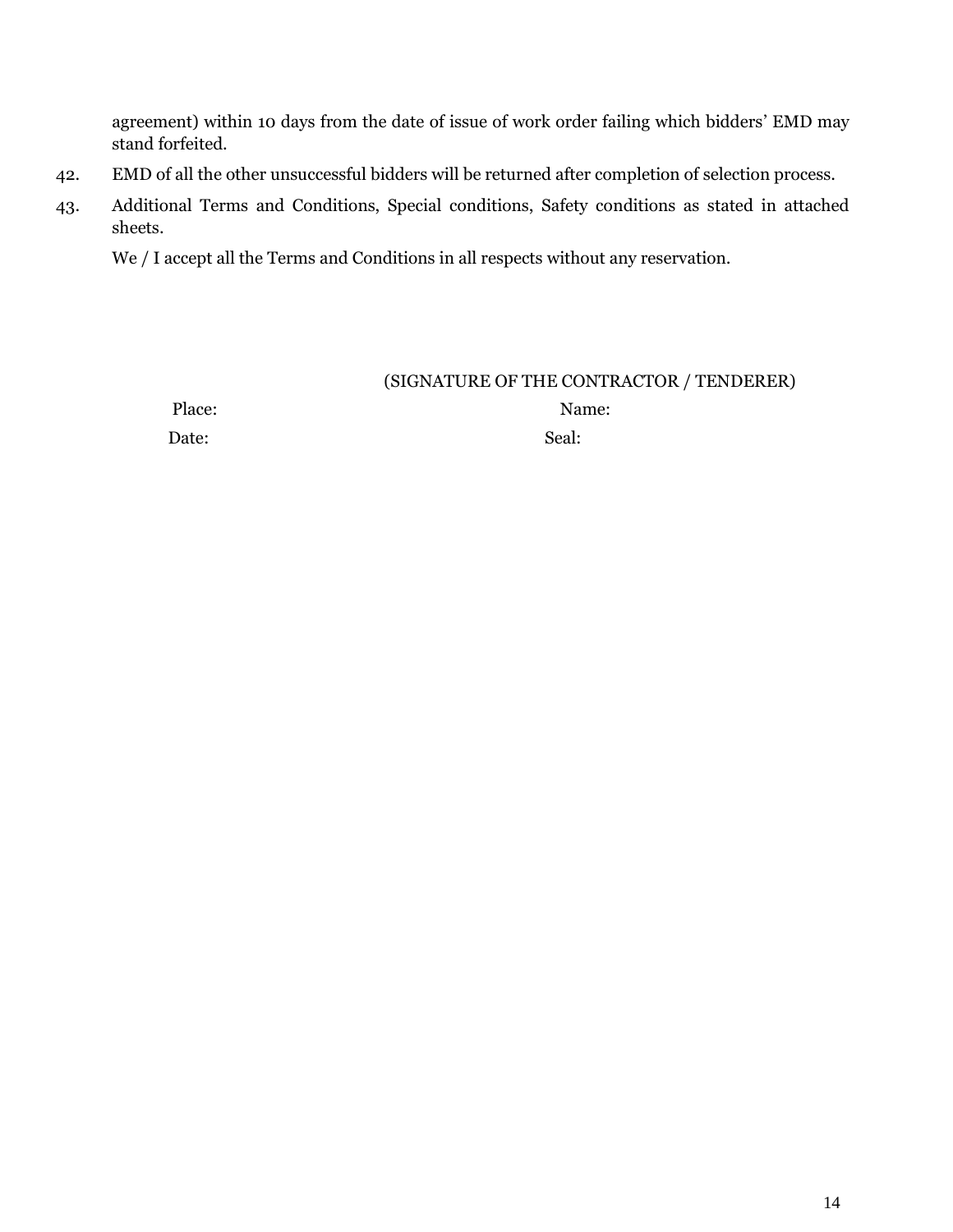#### **Scope of Work**

**1.** Contractor shall provide **01 Security Supervisor & 26 (12- office, 07- NABARD Officers' Qtrs, Khelgaon and Plot at Pundag-07 or as per NABARD's requirement) uniformed**, **trained and Certified** personnel round the clock, to the Bank for providing safety, monitoring and surveillance services at its properties. The agency will quote the rates per shift of eight hours per person per day. **Incase of revision in wage structure of Guards (if any) by the Government, the incremental wages as applicable, will be payable on being claimed by the contractor.**

The strength of the Security Personnel can be increased or decreased at any stage depending upon the actual requirements by the Bank.

2. The security personnel provided shall be the employees of the Contractor and all statutory liabilities will be paid by the contractor such as ESI, PF, Workmen's Compensation Act, etc. The list of staff going to be deployed shall be made available to the Bank and if any change is required on part of the Bank, fresh list of staff shall be made available by the agency after each and every change.

3. The contractor shall abide by and comply with all the relevant laws and statutory requirements covered under various laws such as Minimum Wages Act, Contract Labor (Regulation and Abolition) Act 1970, EPF Act, ESI Act and various other Acts as applicable from time to time with regard to the personnel engaged by the contractor for the Bank.

4. The antecedents of security staff deployed shall be verified by the bidder from local police authorities and an undertaking in this regard is to be submitted to the Bank.

5. The Contractor will maintain an attendance register in which day to day deployment of personnel will be entered. While raising the bill, the deployment particulars of the personnel engaged during each month, shift wise, should be shown. The register shall remain available round the clock for inspection by the authorized representatives of the Bank.

6. All liabilities arising out of accident or death while on duty shall be borne by the contractor.

7. Adequate supervision will be provided to ensure correct & effective performanceof the security services as per this document and in accordance with the assignment instructions agreed upon between the two parties. The security personnel shall ensure that there is no unidentified/unclaimed/suspicious objects/person in the buildings/premises. The vehicles that enter into the premises must be identified, notedin the register and parked at designated places. For any visitor/guest coming to colonies, the Security Guard may first check with the colony resident and then only allow the visitor inside. All the material moving inside or outside of the colony must be accompanied byagate pass or a letter from the owner, which may be filed for official purpose. No charity/sales etc. person or activity should be allowed inside the colony without a written permission from Quarters Welfare association. A separate ingress/egress register to be maintained to note the details of all contract workers entering and exiting the premises.

8. The contractor shall do and perform all such Security services, acts, matters and things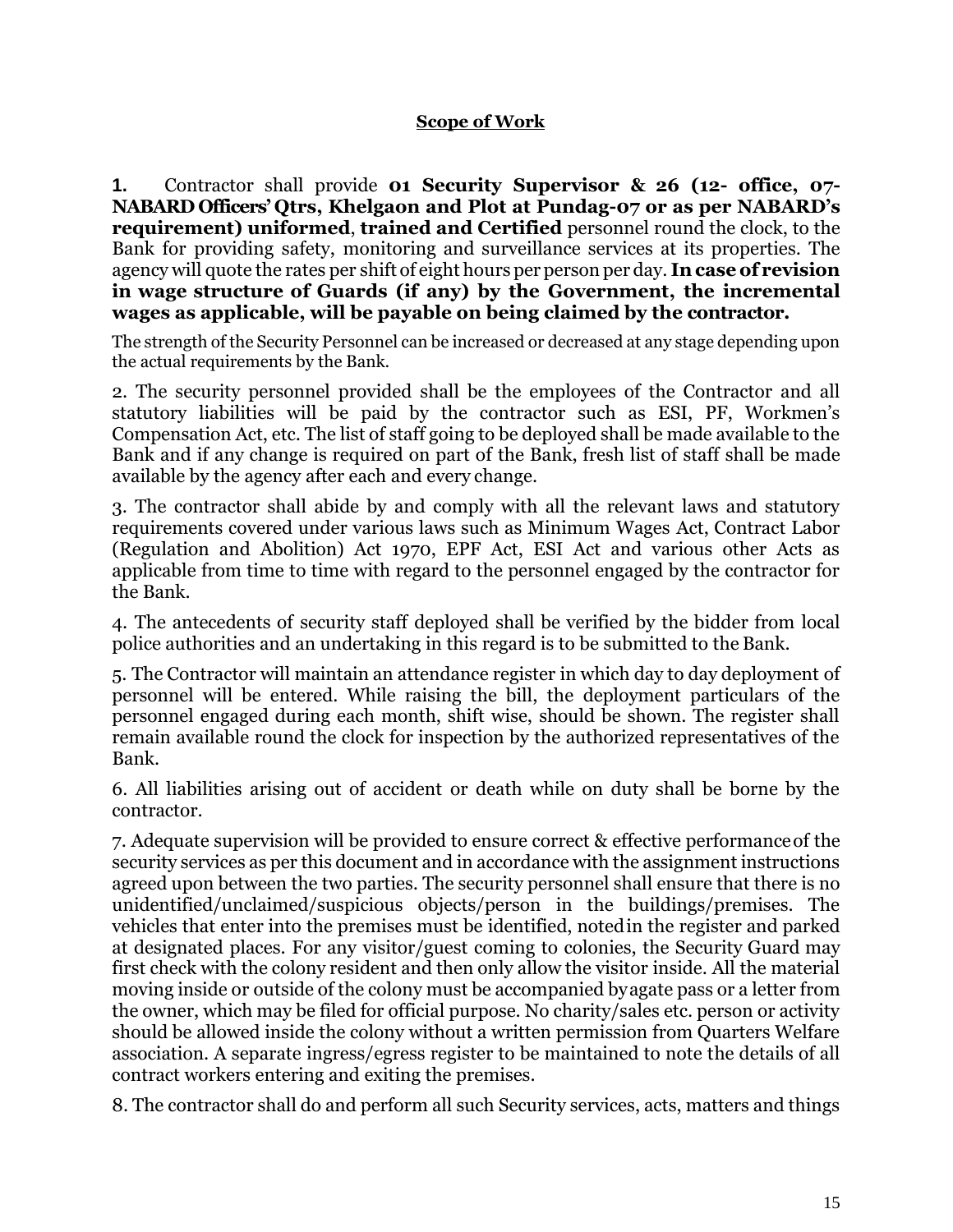connected with the administration, superintendence and conduct of the arrangements as per the directions enumerated herein and in accordance with such directions, by the authorized representatives of the Bank may issue from time to time and which have been mutually agreed upon between the two parties.

9. The Bank shall have the right, within reason, to have any person removed that is considered to be undesirable or otherwise and similarly Contractor reserves the right to change the staff with prior intimation to the Bank.

10. The contractor shall be responsible to protect all properties and equipment of the Bank entrusted to it.

11. The personnel engaged by the contractor shall be smartly dressed in neat and clean uniform and are required to display photo identity cards, failing which it will invite a penalty of Rs.500/- each occasion. The penalty on this account shall be deducted from the Contractor's bills.

12. Bank will have liberty to decide the duty and location of any guard.

13. The rates quoted should meet the Minimum Wages Rules and rates prescribed for Central sphere for Area 'B' for watch and ward (without arms) category.

14. The personnel engaged should be of robust physique and project an image of utmost discipline. They should be preferably between the ages of 21 and 50 yrs. old but not more than 60 years in any case. The Bank shall have right to have any person removed in case the security personnel is not performing the job satisfactorily. The contractor shall have to arrange the suitable replacement in all such cases.

15. The eight hours shift will normally commence from 0600 hrs up to 1400 hrs. 1400 hrs. up to 2200 hrs. and 2200 hrs. up to 0600 hrs. But the timings of the shift are changeable and can be fixed by the Bank from time to time depending upon the requirements. Prolonged duty hours (more than 8 hrs. at a stretch) shall not be allowed.

**16. No payment shall be made by the Bank for double duty, if any. A fine of Rs. 500/ is liable in such cases from the Contractor's bill. Authorised Manager must organize surprise visits, at least 3 visits during day and 2 during nights (between 12 am and 06 am) every week,** to check the alertness and attentiveness of the security guards. A separate register to this effect should be kept at the premises and produced for inspection by the authorized representatives of the Bank. **Failure to carry out the minimum prescribed checks as above, will attract penalty of Rs. 500/- per missed visit**. The above will be closely monitored through Closed Circuit Television (CCTV) and false claims will lead to immediate termination ofcontract.

17. The security personnel deployed by the Contractor shall work under overall supervision & direction of the Protocol and Security Officer & DPSP officials, NABARD Jharkhand. They shall specify the services of guards to be obtained in each shift.

18. During the course of contract, if any contractor's personnel are found to be indulging in any corrupt practices or causing any loss of property in the Bank Colonies, the Bank shall be entitled to terminate the contract forthwith duly forfeiting the contractor's Performance Guarantee (Security Deposit).

19. The Bank shall not be responsible for providing residential accommodation to any of the employee of the contractor.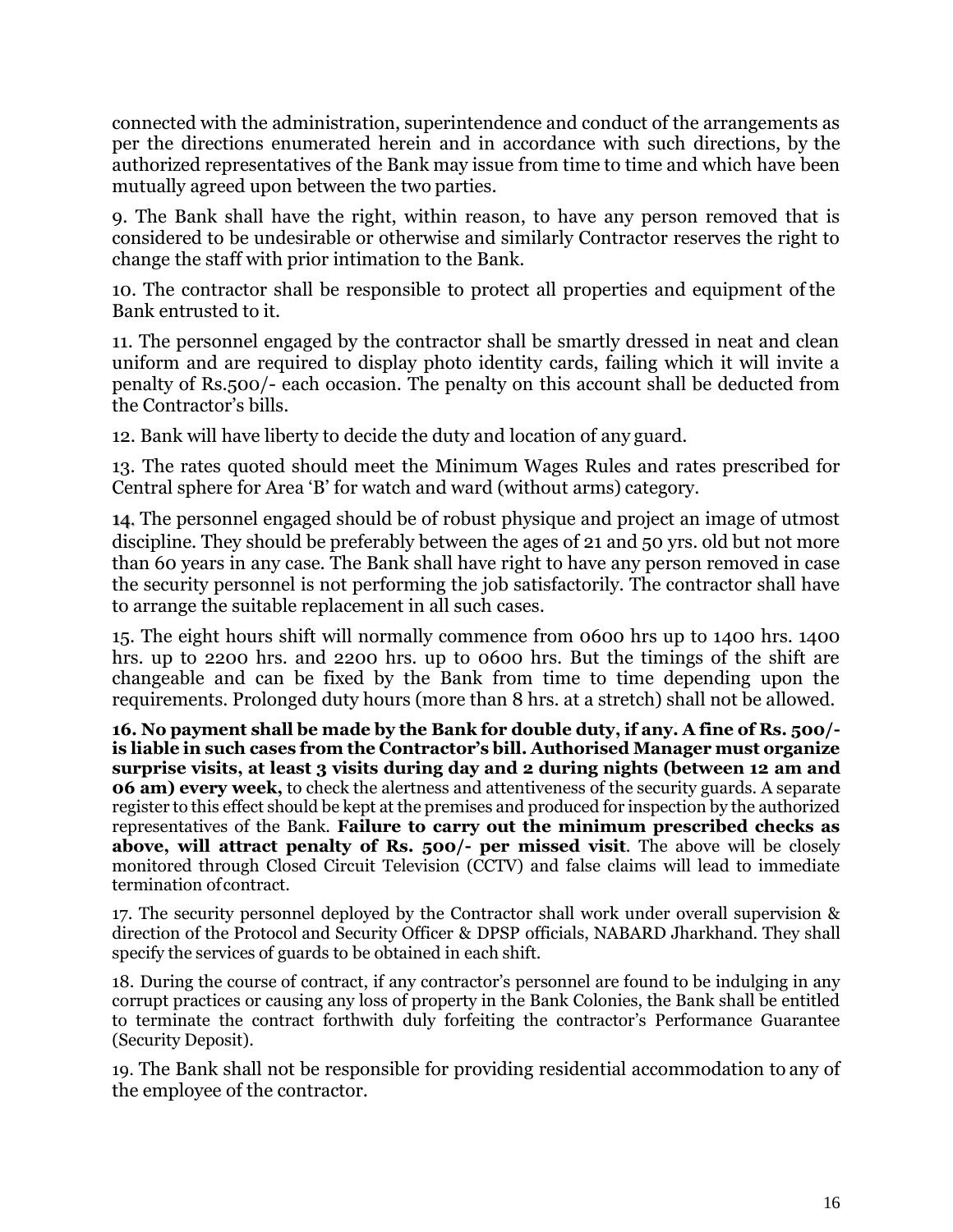20. The Bank shall not be under any obligation for providing employment to any of the worker of the contractor after the expiry of the contract. The Bank does not recognize any employee employer relationship with any of the workers of the contractor.

21. In the event of any breach/violation or contravention of any terms and conditions contained herein by the Contractor, the Security Deposit/EMD of the Agency shall stand forfeited.

22. Any liability arising out of any litigation (including those in consumer courts) due to any act of contractor's personnel shall be directly borne by the contractor including all expenses/fines. The concerned contractor's personnel shall attend the court as and when required.

23. The Contractor / Agency shall comply with the provisions of "the Sexual Harassment of women at work place (Prevention, Prohibition and Redressal) Act, 2013".

a) The contractor Agency shall be solely responsible for full compliance with the provisions of the "sexual harassment of women at workplace (prevention prohibition and Redressal) Act 2013" in case of any complaint of sexual harassment against its employee within the premises of the Bank, the complaint will be filed before the internal complaints committee constituted by the contractor/ agency and the contractor/ agency shall ensure appropriate action under the said act in respect of the complaint.

b) Any complaint of sexual harassment from any aggrieved employee of the contractor against any employee of the bank shall be taken cognizance of by the Regional Complaints Committee constituted by the Bank.

c) The contractor shall be responsible for any monetary compensation that may need to be paid in case the incident involves the employees of the contractor, for instance any monetary relief to Banks employee, if sexual violence by the employee of the contractor is proved.

d) The contractor shall be responsible for educating its employees about prevention of sexual harassment at workplace and related issues.

e) The contractor shall provide a complete and updated list of its employees who are deployed within the Banks premises.

24**. Requirement of Secrecy** - The Agency shall not disclose directly or indirectly any information, materials and details of the Bank's infrastructure / systems/ equipment's etc., which may come to the possession or knowledge of the Agency during the course of discharging contractual obligations in connection with this agreement, to any third party and shall at all times hold the same in strictest confidence. The Agency shall treat the details of the contract as private and confidential, except to the extent necessary to carry out the obligations under it or to comply with applicable laws. The Agency shall not publish, permit to be published, or disclose any particulars of the works in any trade or technical paper or elsewhere without the previous written consent of the Bank. The Agency shall indemnify the Bank for any loss suffered by the Bank as a result of disclosure of any confidential information. Failure to observe the above shall be treated as breach of contract on the part of the Agency and the Bank shall be entitled to claim damages and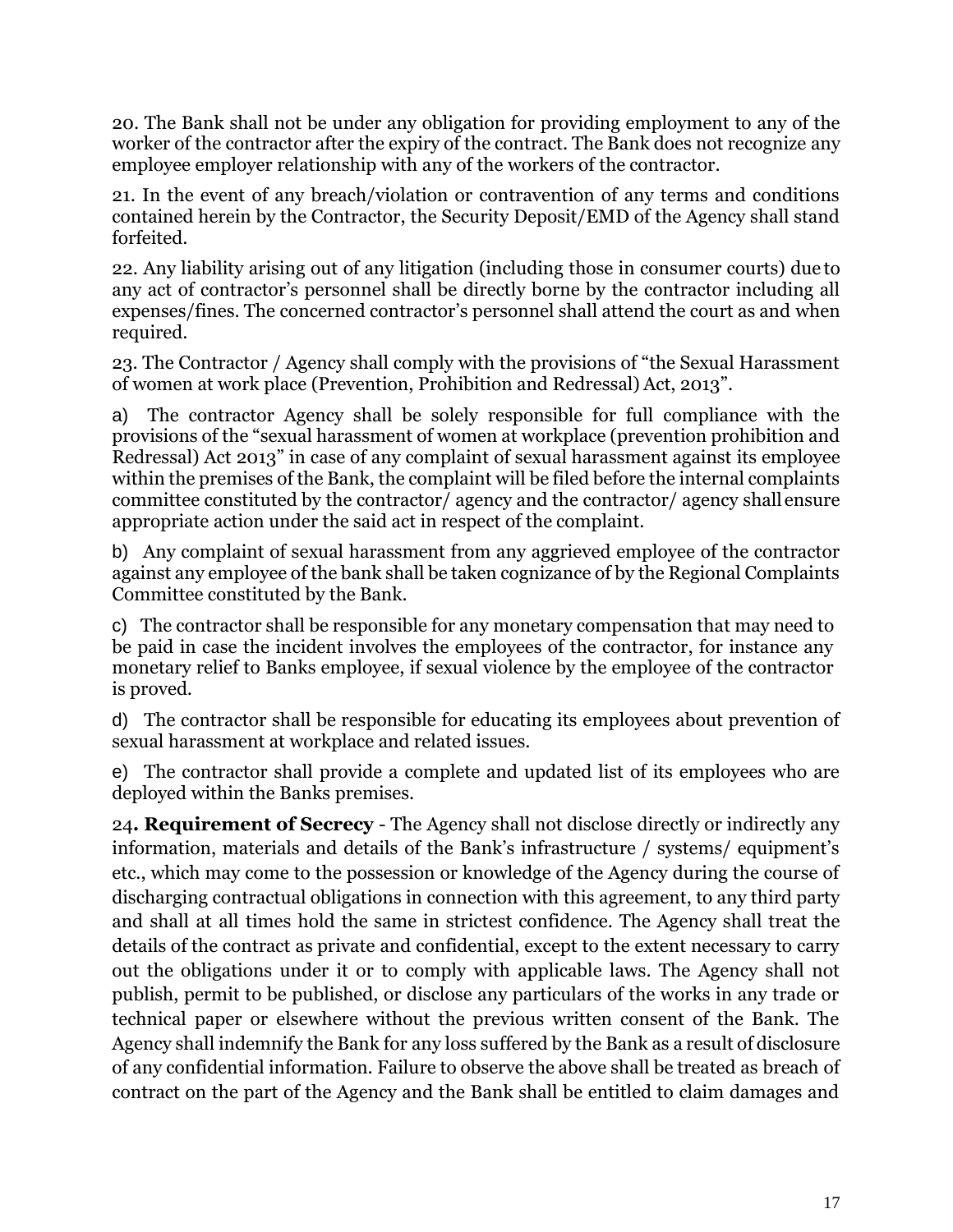pursue legal remedies. The Agency shall take all appropriate actions with respect to its employees to ensure that the obligations of nondisclosure of confidential information under this agreement are fully satisfied. The Agency's obligations with respect to nondisclosure and confidentiality will survive the expiry or termination of this agreement for whatever reason. Ensure that all persons employed by it, for the purposes for rendering the services required by the Bank, are insured with authorized insurance companies, for which no extra payment will be made by the Bank. The Bank will not be liable for any damages/injuries to persons as a part of execution of this contract. The Agency shall be responsible for any injury or damages to any persons, animals or any other things and any claims made on account thereof.

# Obligations of the bidder/ contractor:

1. The contractor shall have his/her own Establishment/Setup/Mechanism, etc. at his/her own cost to ensure correct and satisfactory performance of his liabilities and responsibilities under the contract.

2. If the contractor is a Registered Company / partnership of two or more persons, all such persons shall be jointly and severally liable to the Bank for the fulfilment of the terms of the contract. Such persons shall designate one of them to act as authorized signatory with authority to sign. The Company / partnership shall not be altered the authorized signatory without the approval of the Bank.

3. The contractor shall not engage any such sub-contractor or transfer the contract to any other person in any manner.

4. The contractor shall indemnify and hold the Bank harmless from and against all claims, damages,losses andexpenses arisingout of,or resultingfromtheworks/services under the contract provided by the contractor.

5. The bidder should submit attested copy of registration under the Contract Labour (Regulation & Abolition) Act 1970 of any other employer for whom the Security Agency is currently undertaking the work through contract Labour.

6. The security agency shall employ manpower from the category of Security Guards not above the age of 60 years and below 21 years of age. Manpower engaged should be trained for providing security services at reputed training establishment and proof/certificate regarding the training shall be submitted.

7. The contractor shall get guards and supervisors screened for visual, hearing, gross physical defects and contagious diseases and will provide a certificate to this effect. Bank will be at liberty to get anybody re-examined in case of any doubt. Only physically fit personnel shall be deployed for duty. Violation in this regard is liable to be penalized.

8. The contractor shall ensure that Security staff engaged by the contractor do not take part in any staff union and association activities.

9. The contractor shall bear all the expenses incurred on the following items i.e. Provision of uniforms(including name badges, belt and shoes), torches and cells, lathis/ballams and other such gadgets to driver staff, security staff, stationary for writing duty charts and registers at security check points and records keeping as per requirements.

10. The bidder shall provide the copies of relevant records during the period of contract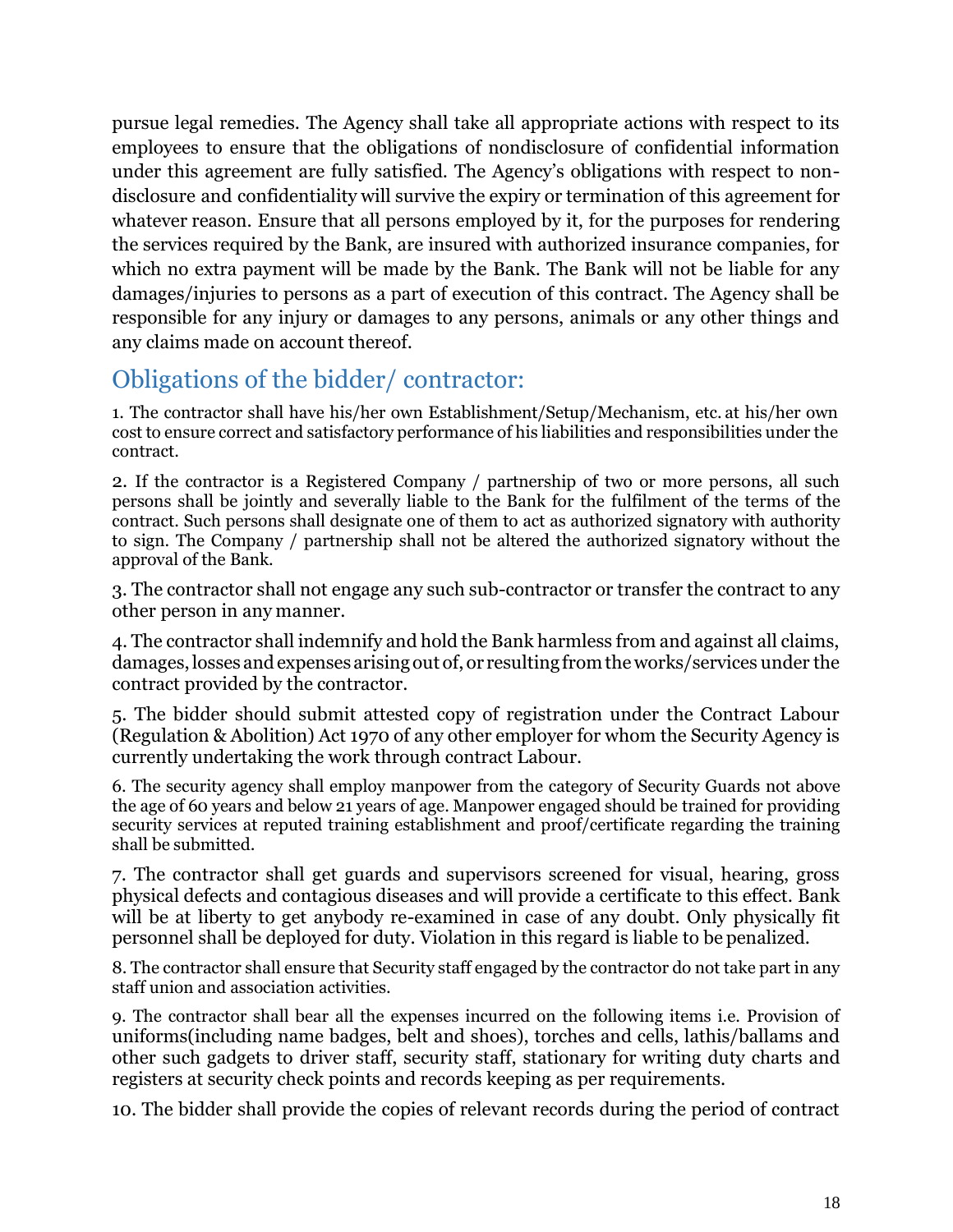or otherwise even after the contract is over whenever required by the Bank etc.

11. The bidder will have to enclose the proof / copies of the challans/Bank Account statements showing payment of statutory dues for the previous month along with monthly bills.

12. The bidder should have its own **quick response team (with vehicle) in Ranchi City,** to deal with emergency situations.

13. The bidder shall ensure full compliance with tax laws of India with regard to this contract and shall be solely responsible for the same. The bidder shall submit copies of acknowledgements evidencing filing of returns every year and shall keep the Employer fully indemnified against liability of tax, interest, penalty etc. of the contractor in respect thereof, which may arise. The contractor shall also comply with all applicable statutory liabilities such as labour laws etc.

14. Contractor and its staff shall take proper and reasonable precautions to prevent loss, destruction, waste or misuse the areas of the premises for which security will be provided.

15. The contractor shall have rented / own Establishment and Mechanism to provide periodic training of guards deployed, to ensure correct and satisfactory performance of his duties and responsibilities under the contract. A record of such training should be maintained in a register and available for inspection at all times. The training officer to meet the P&SO in charge once in a fortnight and debrief on the training imparted.

16. That in the event of any loss occasioned to the Bank, as a result of any lapse on the part of the contractor as may be established after an enquiry conducted by the Bank, such loss will be made good from the amount payable to the tenderer. The decision of the Bank in this regard will be final and binding on the agency.

17. The contractor shall ensure that its personnel do not at any time, without the consent of the Bank in writing, divulge or make known any trust, accounts matter or transaction undertaken or handled by the Bank and shall not disclose to any information about the affairs of Bank. This clause does not apply to the information, which becomes public knowledge.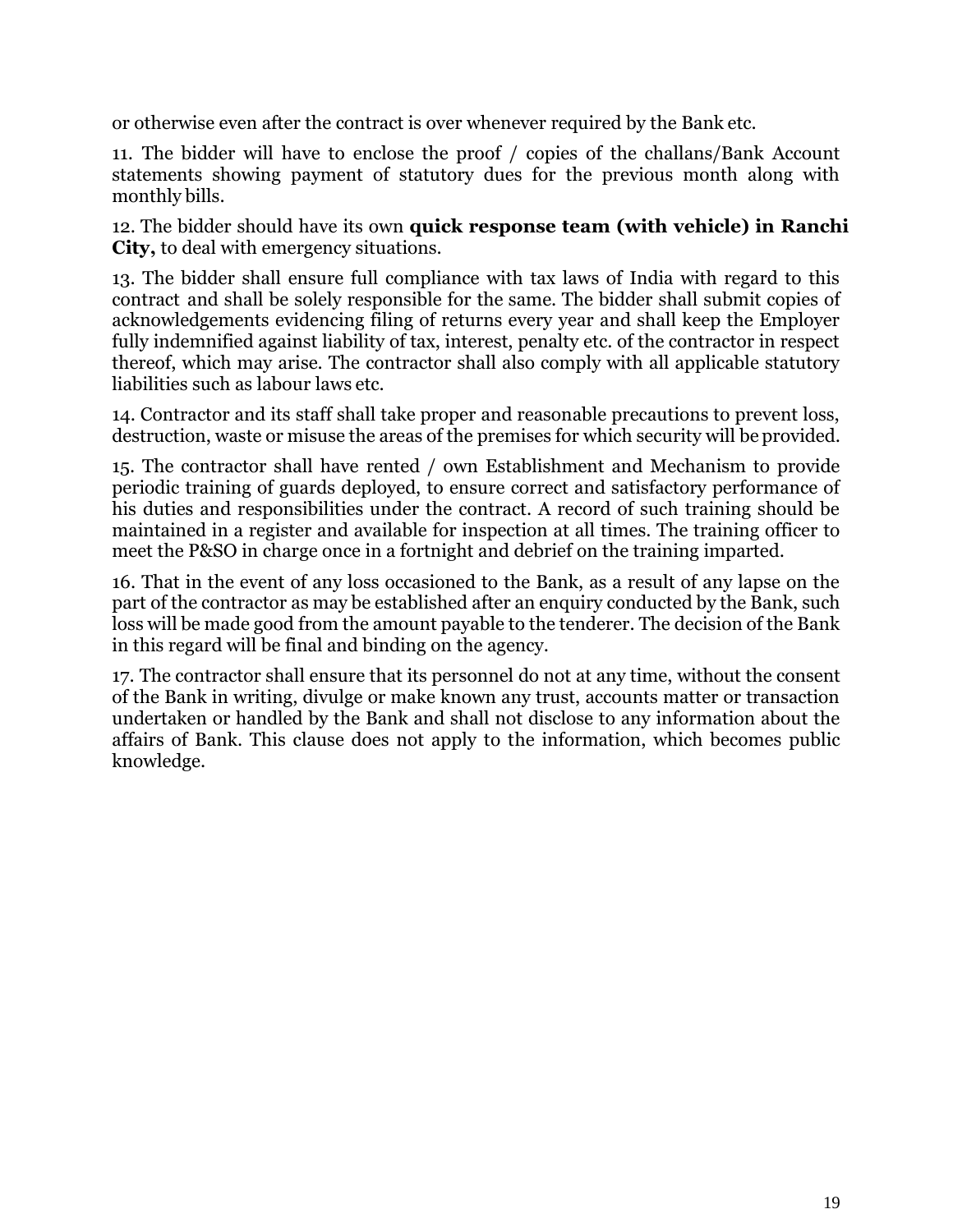### **Payment and other terms**

1. The payment would be made on monthly basis for actual shifts manned/operated by the personnel supplied by the contractor and based on the attendance sheets duly verified by the Caretaker/ACT of the Bank Colonies, attested by the P&SO and other supporting documents. No other claim on whatever account shall be entertained by the Bank. The Contractor will ensure that workers engaged by him must receive their entitled wages on time. In view of this, the following procedure will be adopted.

a) Contractor shall pay their entitled wages on the last day of the month. It shall not be linked to the payment of the bill.

b) Payment must be made by the service providers through ECS/NEFT/any other electronic payment system. Under no circumstances payments will be made in cash. To ensure this, service provider will get a bank account opened for every engaged employee.

c) In order to ensure that such employee get their entitled wages on the lastworking day of the month, the following schedule will be adhered to:

i) Monthly bill cycle will be from 1 st day of the previous month to last day of the previous month.

ii) Monthly bill as per above cycle, will be submitted by the service provider on  $5<sup>th</sup>$  of the current month.

d) The service provider must ensure that entitled wages of the employee are credited to their bank account on the last working day of the month. Service provider will not be given any relaxation in this matter.

e) While submitting the bill for the next month, the services provider must file a certificate certifying the following

i) Wages of employees were credited to their bank accounts on (date)

ii) ESI Contribution relating to workers amounting to Rs. was deposited on (date) (copy of the challan enclosed)

iii) EPF contribution relating to workers amounting to Rs. deposited on (date) (copy of the challan enclosed)

iv) He is complying with all statutory Labour Laws including Minimum Wage Act.

f) The service provider should submit the bill in accordance with the above time schedule. In case, he fails to submit the bill by 26th of the month, even then he has to make the payment to the employees on the last working day.

g) In case, NABARD receive any complaint from any of the guards/ Supervisor regarding less payment and if proven right, necessary action shall be taken against the contractor.

h) The contractor shall compulsorily issue the salary slip to every security guards & supervisors an indicative format is provided below:-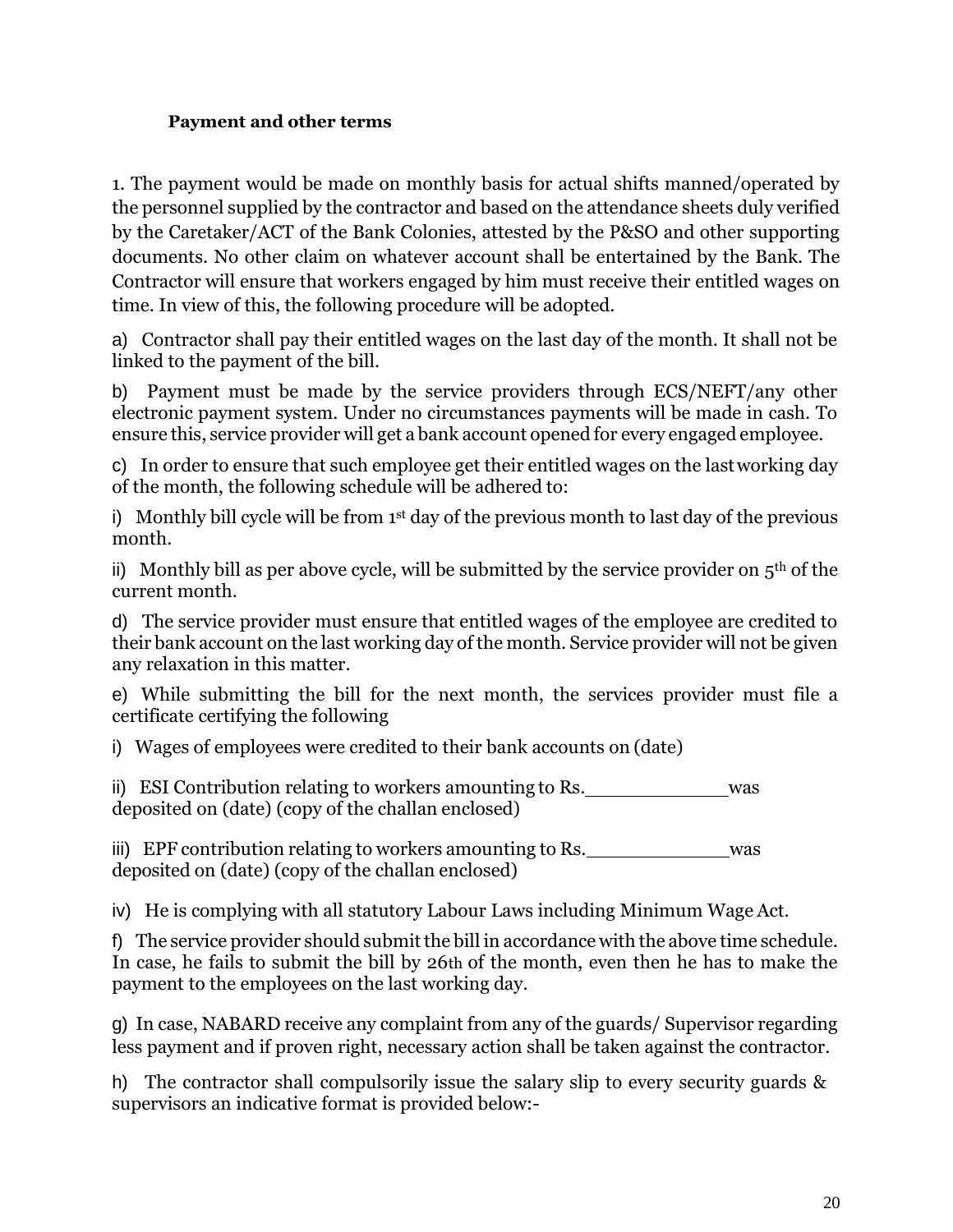Name of Employee's Designation Month

No. of Days present:-

SALARY STATEMENT

ESI No.

Payable paid PF No.

BASIC DEDUCTIONS AMOUNT BONUS EPF (%)

HRA ESI (%)

GRATUITY SECURITY DEPOSIT OTHERS ALLOW. TOTAL DEDUCTION:

ADD. ALLOW/LATE DUTY GROSS WAGES

OT

GROSS WAGES + OT DEDUCTIONS (TAXES AND ANY OTHER CHARGES)

NET PAYABLE (Rs.)

2. Any damage or loss caused by contractor's persons to the Bank in whatever form would be recovered from the contractor.

3. The Bank will brief the contractor about the security perception and its sensitivity to the personnel to be deployed by the contractor under the contract prior to 2 to 3 days of commencement of the Contract and this period will not be counted as shift manned by contractor's personnel for the purpose of payment under the contract.

4. In case any of contractor's personnel deployed under the contract fails to report in time and contractor is unable to provide suitable substitute in time for the same it will be treated as absence and penalty of Rs. 500/- per vacant point for shift be deducted from the contractors bill. The Guards deployed should not be frequently changed. They should be deployed for at least a **minimum of 3 months.** The Bank will penalize theContractor in case of frequent changes up to an amount of **Rs 1000** per guard relieved before 3 months (**except on short leave up to a maximum of 5 days with appropriate replacement on not more than one such occasion during the 3 months)**

(a) In case any public complaint is received attributable to misconduct/misbehaviour of contractor's personnel,& is assessed as true by the Bank, a penalty or Rs.500/- for each such incident shall be levied and the same shall be deducted from contractor's bill. Besides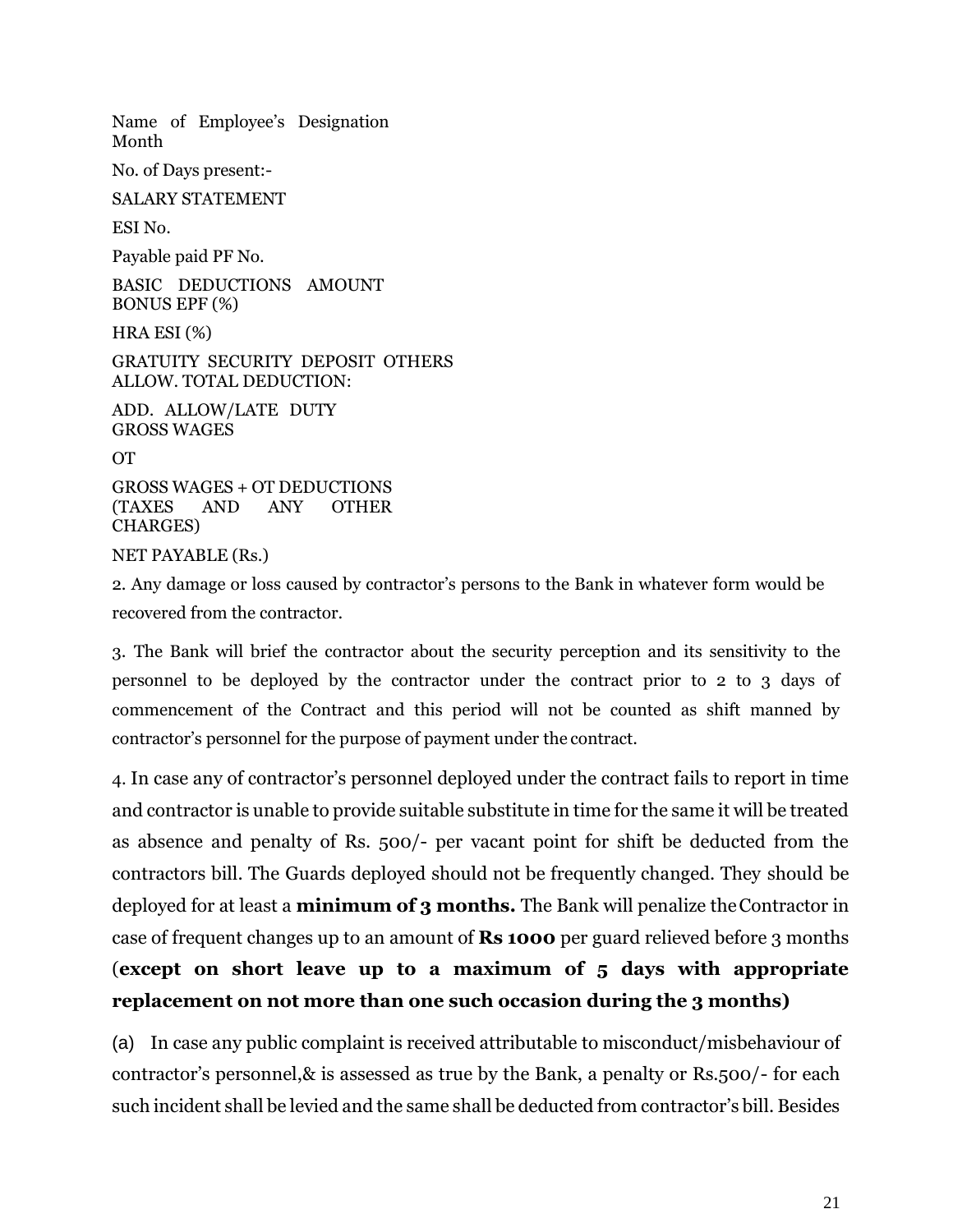the Security Guard found involved in the incident shall be removed from the Premises immediately.

(b) In case the contractor fails to commence/execute the work as stipulated in the agreement or gives unsatisfactory performance or does not meet the statutory requirements of the contract, Bank reserves the right to impose the penalty as detailed below:-

i) 1% of annual cost of order/agreement per week, up to four weeks' delay.

ii) After four weeks delay the Bank reserves the right to cancel the contract and withhold the agreement and get this job carried out from other contractor(s) in open market. The difference if any will be recovered from the defaulter contractor and his earnest money/security deposit may also be forfeited.

5. If as a result of post payment audit any overpayment is detected in respect of any work done by the agency or alleged to have done by the agency under the tender, it shall be recovered by the Bank from the agency.

I / We accept all the above Terms and Conditions in all respects without any reservation.

Place:

Date : (Signature of the Tenderer)

Address :

Name and Seal: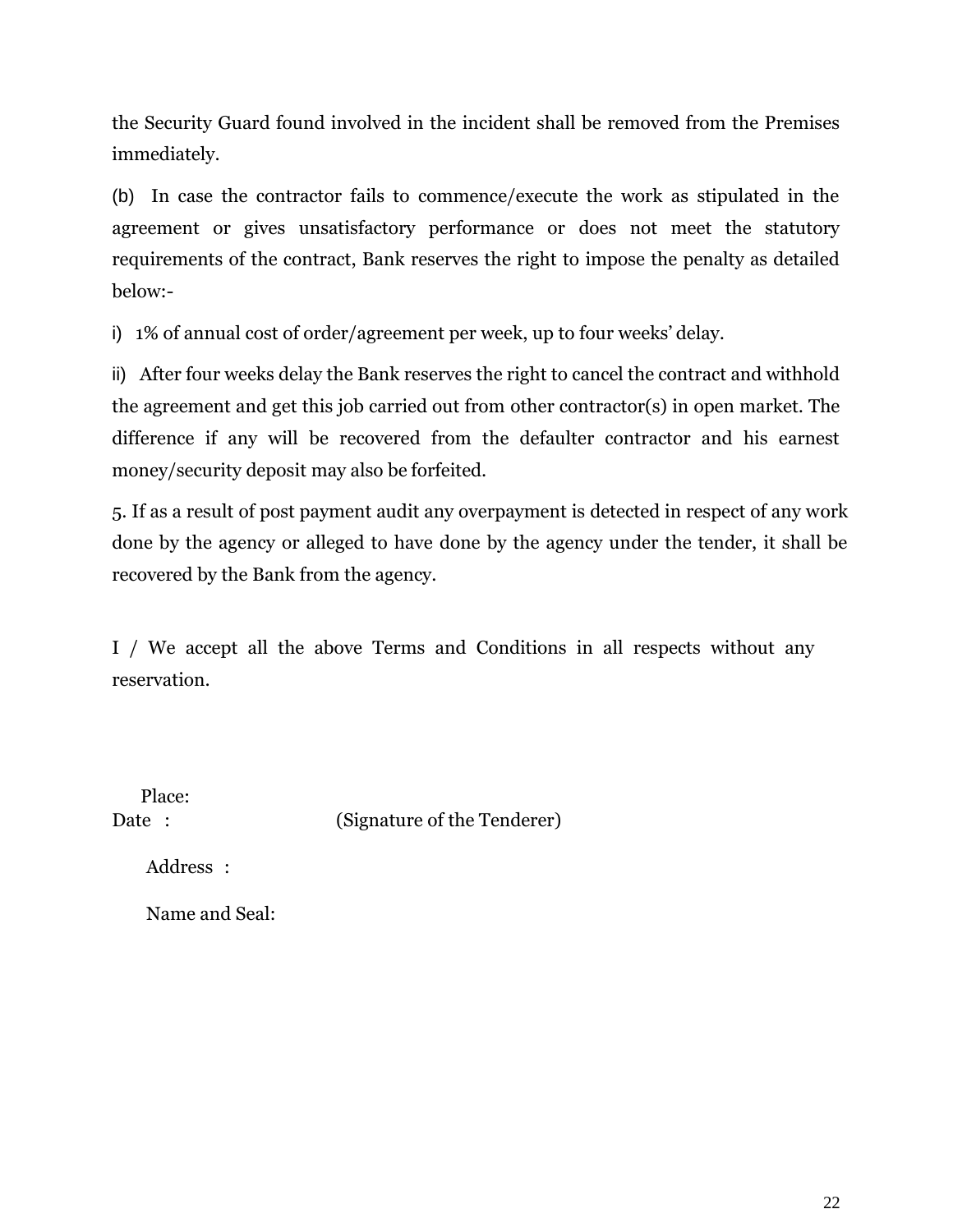#### **SPECIAL CONDITIONS OF THE CONTRACT**

- 1. NABARD does not bind itself to accept abnormally low bids. The rates quoted by the tenderer/bidder should be able to demonstrate the capability of the tenderer/bidder to deliver the contract at the offered price. Abnormally low bids/rates will be subject to analysis by NABARD. If required, NABARD may call written clarification from bidder, including detailed price analysis of the bid price in relation to scope, schedule, allocation of risks and responsibilities and any other requirements of the bid document and tenderer/bidder shall have to furnish Rate Analysis for the scrutiny of rates by NABARD within stipulated time. NABARD reserves the right to reject the bid if bid is found to be abnormally low to deliver/perform the contract."
- 2. Contractor shall follow the prescribed formats/procedures for official documentation like registers, etc. as stipulated by NABARD from time to time.
- 3. One of the guards at each location should have undergone the training of handling and managing fire-fighting / safety equipment.
- 4. Penalty clause: In case of absence of any worker (minimum specified in the BOQ), the amount will be deducted on pro-rata basis. If the contractor fails to deploy the number of manpower as required under the agreement / tender and such absence of manpower in each category of workmen exceeds four days /15% or more of total man days in a month, then a penalty of Rs. 500.00 per day shall be imposed on the contractor for all absent days including 15% of the absences during the month. The amount of penalty shall be adjusted from the amount payable to the contractor and shall not be deducted by the contractor from the wages payable to the workmen.

#### **Declaration by the Contractor**

We / I have read and understood the Scope of Work and special terms and conditions for the Security services in the Office premises, Quarters and land site at Pundag and we / I have taken into account the above while quoting the rates. We / I accept all the above points without any reservation from our / my side, in all respects.

Place: Date: (Signature of the Tenderer)

Address :

Name and Seal: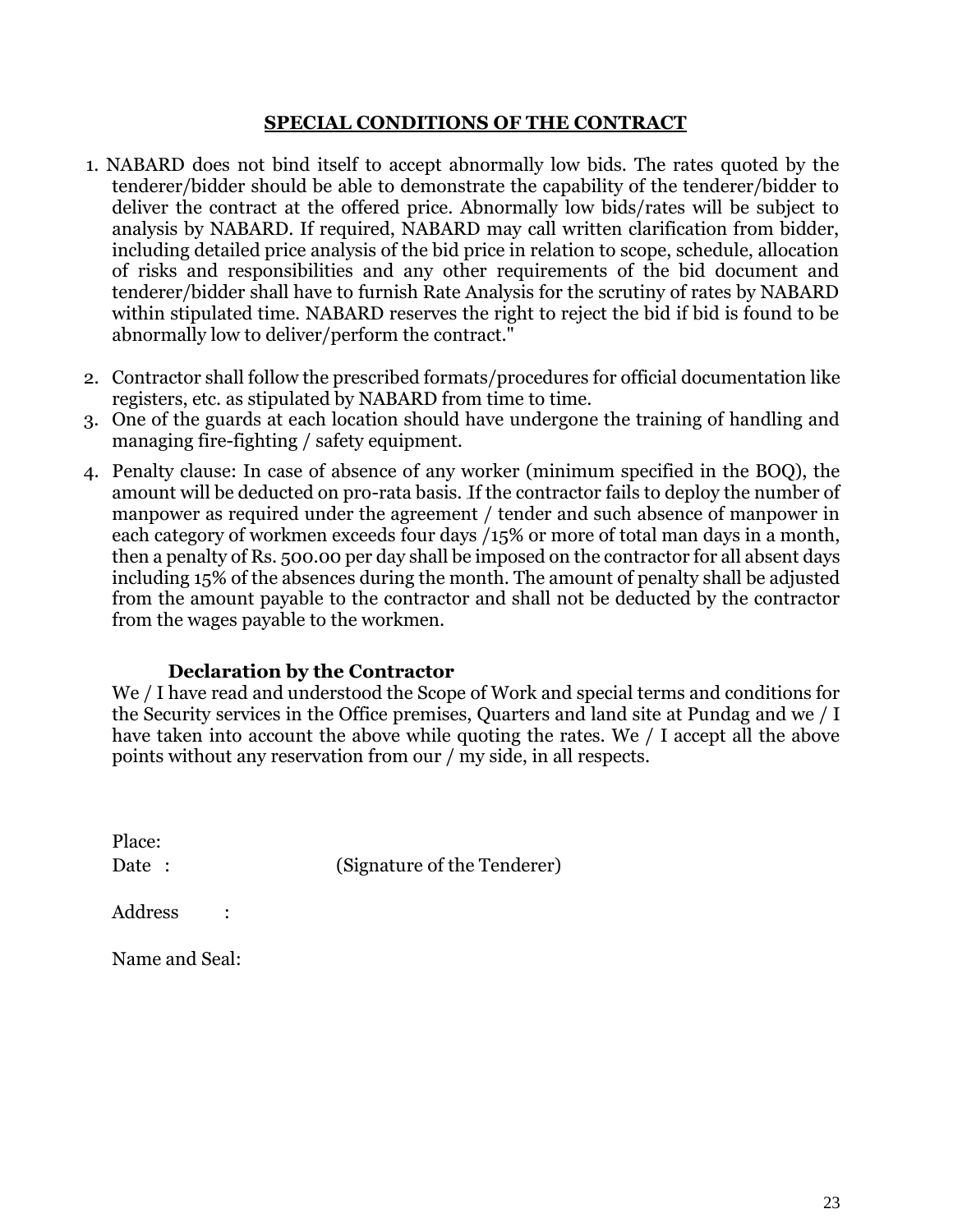#### **SAFETY CODE**

- 1. Smoking and consuming any other drugs etc. are strictly prohibited in the work area.
- 2. An injured person shall be taken to a public hospital without loss of time, in case where the injury necessitates hospitalisation. The responsibility of safety, expenses out of injury, full or partial loss of human being etc. and insurance in this regards will be of the contractor.
- 3. Penal action will also be taken if the contractor's supervisors and workmen who do not wear the uniforms and photo identity cards issued by the contractor and thus pose a security risk to the safety of the Bank's establishments, its officers and the families of its officers residing in flats. The decision of the Bank in all such cases attracting penalties shall be final and binding on the contractor.
- 4. An adequate insurance coverage shall be arranged by the contractor for all employees/workmen against accident & the Bank shall not be responsible for any liability arising out of any accident / injury caused to the employees/workmen while executing the work.

#### *Declaration by the Contractor*

I/We have read and understood the Safety code for the Security services at NABARD Office premises, Quarters and land site at Pundag we / I have taken into account the above while quoting the rates. We / I accept all the above points without any reservation from our / my side, in all respects.

| Place: |                             |
|--------|-----------------------------|
| Date : | (Signature of the Tenderer) |

Address :

Name and Seal: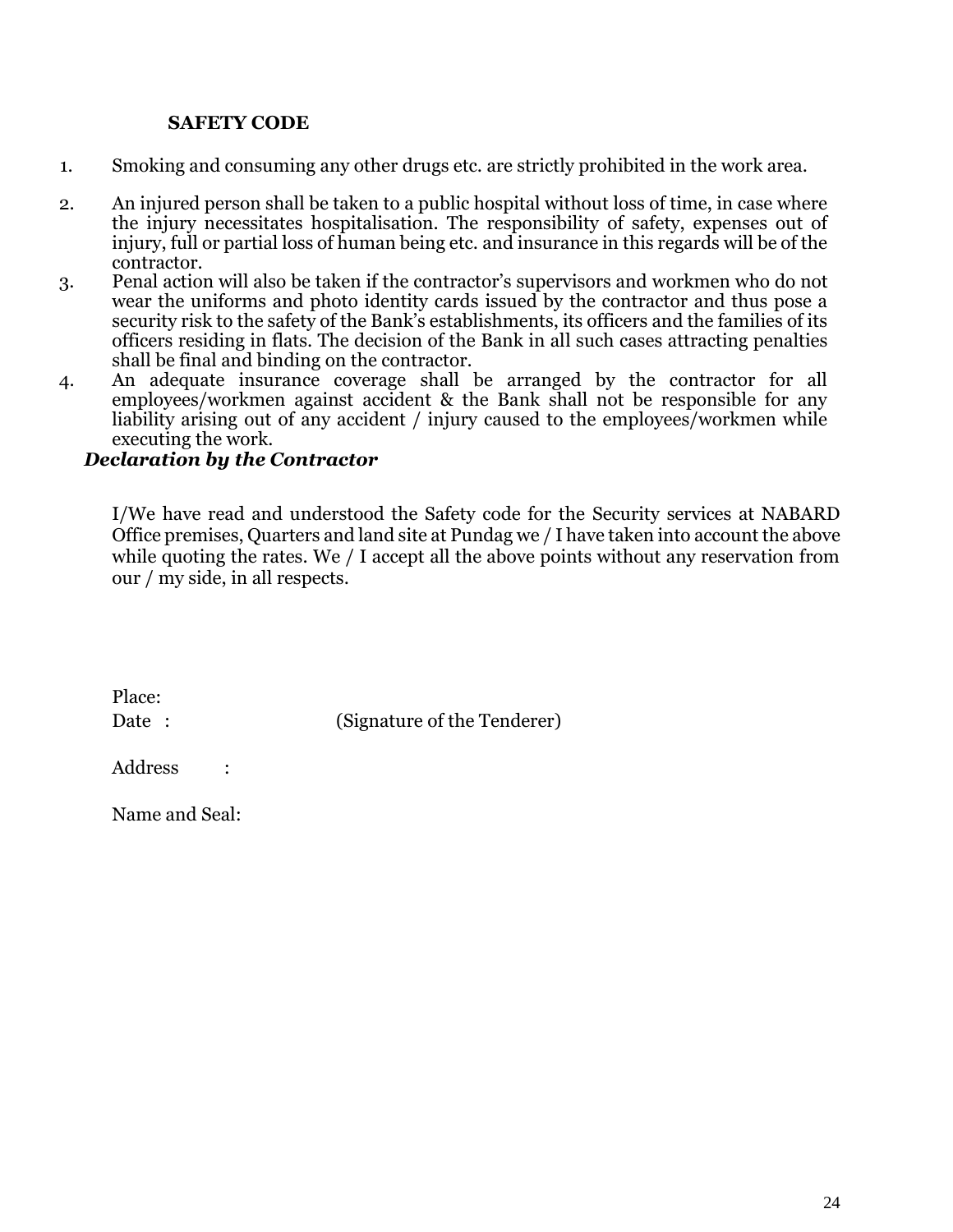#### **PROFORMA FOR ELECTRONIC PAYMENT**

Details of Bank account to be furnished by the contractor/ service provider for effecting payment

Name and address of contractor/ service provider with phone nos.

…………………………………………………………………………………………………………… …………………………………………………………………………………………………………… ……………………………………………………………………………………………………………

| $\mathbf{1}$   | Name of the account holder (As           |  |
|----------------|------------------------------------------|--|
|                | appearing in the Bank account)           |  |
|                |                                          |  |
| $\overline{2}$ | Name of the Bank                         |  |
|                |                                          |  |
|                |                                          |  |
|                |                                          |  |
| 3              | Name of the Branch                       |  |
|                |                                          |  |
|                |                                          |  |
|                |                                          |  |
| $\overline{4}$ | Account number                           |  |
|                |                                          |  |
|                |                                          |  |
|                |                                          |  |
|                | RTGS/NEFT/IFS Code                       |  |
| 5              |                                          |  |
|                |                                          |  |
|                |                                          |  |
| 6              | Type of account (Savings, current, etc.) |  |
|                |                                          |  |
|                |                                          |  |
|                |                                          |  |
|                |                                          |  |
| $\overline{7}$ |                                          |  |
|                | PAN Number                               |  |
|                |                                          |  |
| 8              |                                          |  |
|                |                                          |  |
|                | <b>GSTN Number</b>                       |  |
|                |                                          |  |
|                |                                          |  |

#### Signature

Please attach (1) a photocopy of one cancelled cheque leaf of the above Bank account and (2) copy of PAN card and (3) allotment letter / registration letter under GSTN.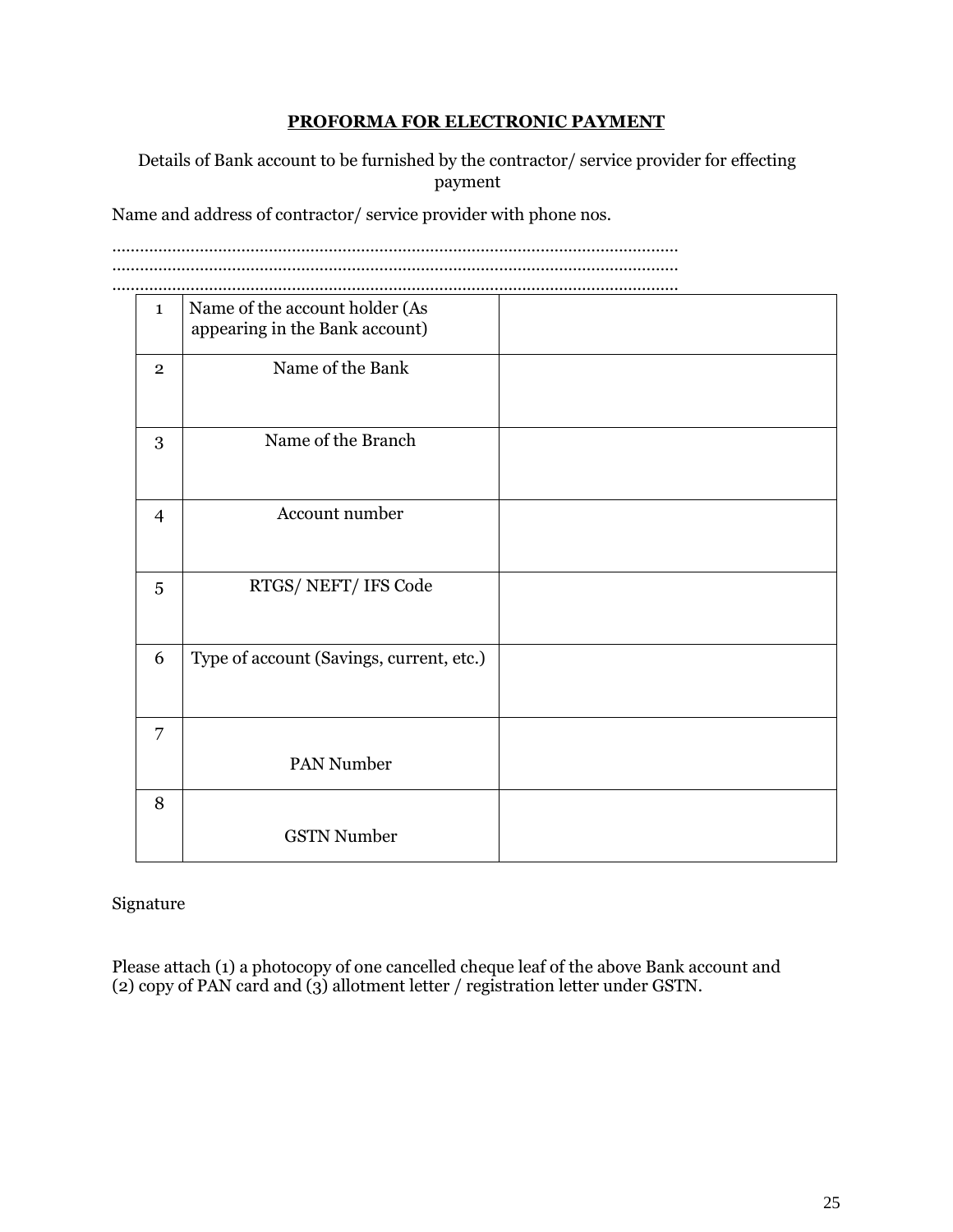# **ANNEXURE – A**

### **PRE CONTRACT INTEGRITY PACT**

(To be submitted on Rs. 100 Stamp Paper only on first page and remaining document on normal A4 size pages duly signed by the bidder) (Tenders without Pre-Contract Integrity Pact on Rs.100 stamp paper shall be rejected outrightly)

Between

National Bank for Agriculture and Rural Development (NABARD) hereinafter referred to as "The Principal"

And

…………………………………………. hereinafter referred to as "The Bidder/Contractor"

**Preamble**

The Principal intends to award, under laid down organizational procedures, contract/s for ……………………………….. . The Principal values full compliance with all relevant laws of the land, rules, regulation, and economic use of resources and of fairness /transparency in its relations with its Bidder(s) and/or Contractor(s).

In order to achieve these goals, the Principal will appoint Independent External Monitors (IEMs) who will monitor the tender process and the execution of the contract for compliance with the principles mentioned above.

# **Section 1 – Commitments of the Principal**

(1) The Principal commits itself to take all measures necessary to prevent corruption and to observe the following principles:-

a. No employee of the Principal, personally or through family members, will in connection with the tender for, or the execution of a contract, demand, take a promise for or accept, for self or third person, any material or immaterial benefit which the person is not legally entitled to.

b. The Principal will, during the tender process treat all Bidder(s) with equity and reason. The Principal will, in particular, before and during the tender process, provide to all Bidder(s) the same information and will not provide to any Bidder(s) confidential / additional information through which the Bidder(s) could obtain an advantage in relation to the tender process or the contract execution.

c. The Principal will exclude from the process all known prejudiced persons.

(2) If the Principal obtains information on the conduct of any of its employees which is a criminal offence under the IPC/PC Act, or if there be a substantive suspicion in this regard, the Principal will inform the Chief Vigilance Officer and in addition can initiate disciplinary actions.

### **Section 2 – Commitments of the Bidder(s)/Contractor(s)**

(1) The Bidder(s) / Contractor(s) commit themselves to take all measures necessary to prevent corruption. The Bidder(s) / Contractor(s) commit themselves to observe the following principles during participation in the tender process and during the contract execution: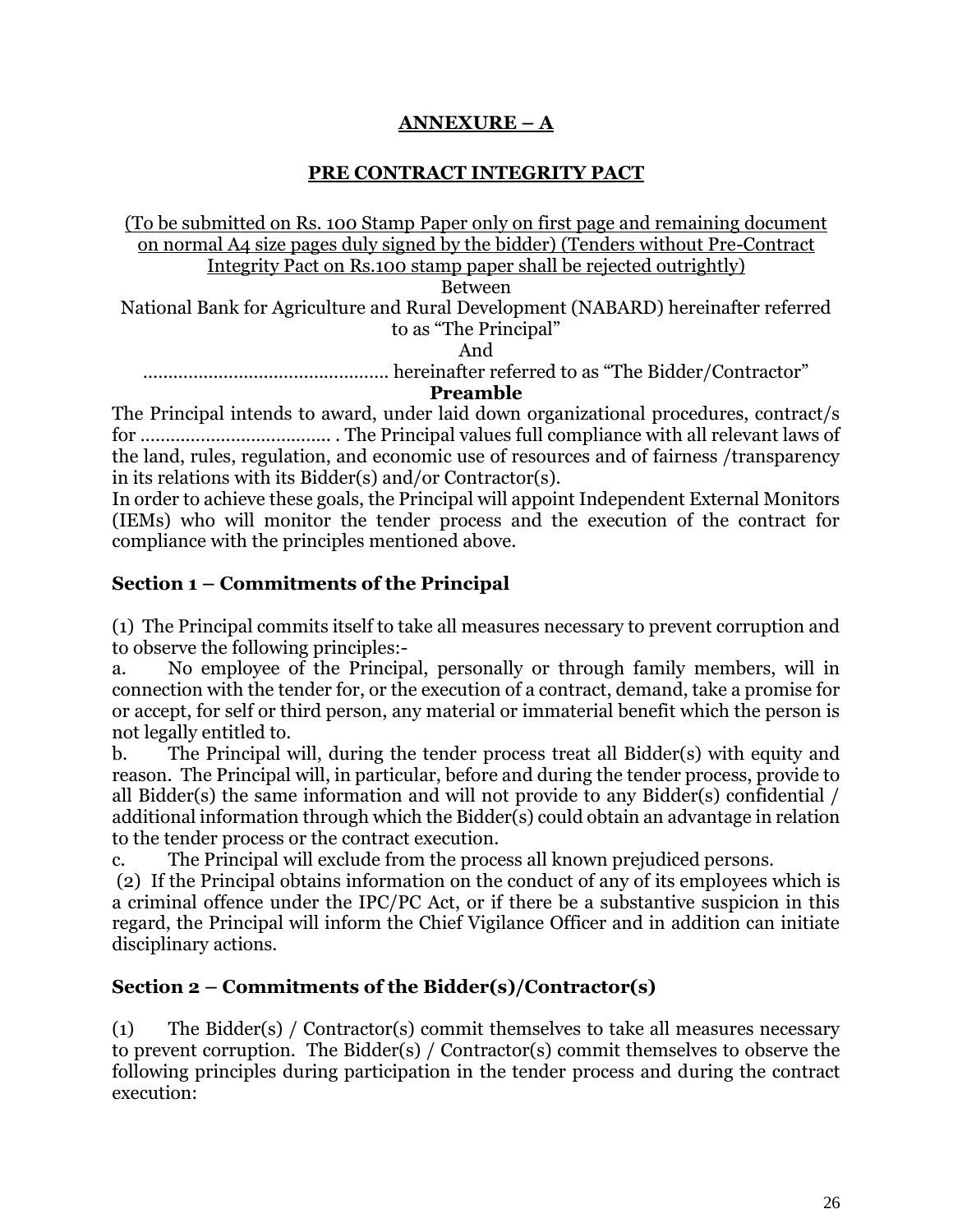a. The Bidder(s) / Contractor(s) will not, directly or through any other person or firm, offer, promise or give to any of the Principal's employees involved in the tender process or the execution of the contract or to any third person any material or other benefit which he/she is not legally entitled to, in order to obtain in exchange any advantage of any kind whatsoever during the tender process or during the execution of the contract.

b. The Bidder(s)/Contractor(s) will not enter with other Bidders into any undisclosed agreement or understanding, whether formal or informal. This applies in particular to prices, specifications, certifications, subsidiary contracts, submission or non-submission of bids or any other actions to restrict competitiveness or to introduce cartelisation in the bidding process.

c. The Bidder(s)/Contractor(s) will not commit any offence under the relevant IPC/PC Act; further the Bidder(s) / Contractor(s) will not use improperly, for purposes of competition or personal gain, or pass on to others, any information or document provided by the Principal as part of the business relationship, regarding plans, technical proposals and business details, including information contained or transmitted electronically.

d. The Bidder(s)/Contractor(s) of foreign origin shall disclose the name and address of the Agents/representatives in India, if any. Similarly the Bidder(s)/Contractors(s) of Indian Nationality shall furnish the name and address of the foreign principals, if any.

e. The Bidder(s) /Contractor(s) will, when presenting their bid, disclose any and all payments made, is committed to or intends to make to agents, brokers or any other intermediaries in connection with the award of the contract.

f. Bidder(s) /Contractor(s) who have signed the Integrity Pact shall not approach the Courts while representing the matter to IEMs and shall wait for their decision in the matter.

(2) The Bidder(s) /Contractor(s) will not instigate third persons to commit offences outlined above or be an accessory to such offences.

# **Section 3 – Disqualification from tender process and exclusion from future contracts**

If the Bidder(s) /Contractor(s), before award or during execution has committed a transgression through a violation of Section 2, above or in any other form which put their reliability or credibility in question, the Principal is entitled to disqualify the Bidder(s) /Contractor(s) from the tender process.

# **Section 4 – Compensation for Damages**

(1) If the Principal has disqualified the Bidder(s) from the tender process prior to the award according to Section 3, the Principal is entitled to demand and recover the damages equivalent to Earnest Money Deposit/Bid Security.

(2) If the Principal has terminated the contract according to Section 3, or if the Principal is entitled to terminate the contract according to Section 3, the Principal shall be entitled to demand and recover from the Contractor liquidated damages of the Contract value or the amount equivalent to Performance Bank Guarantee.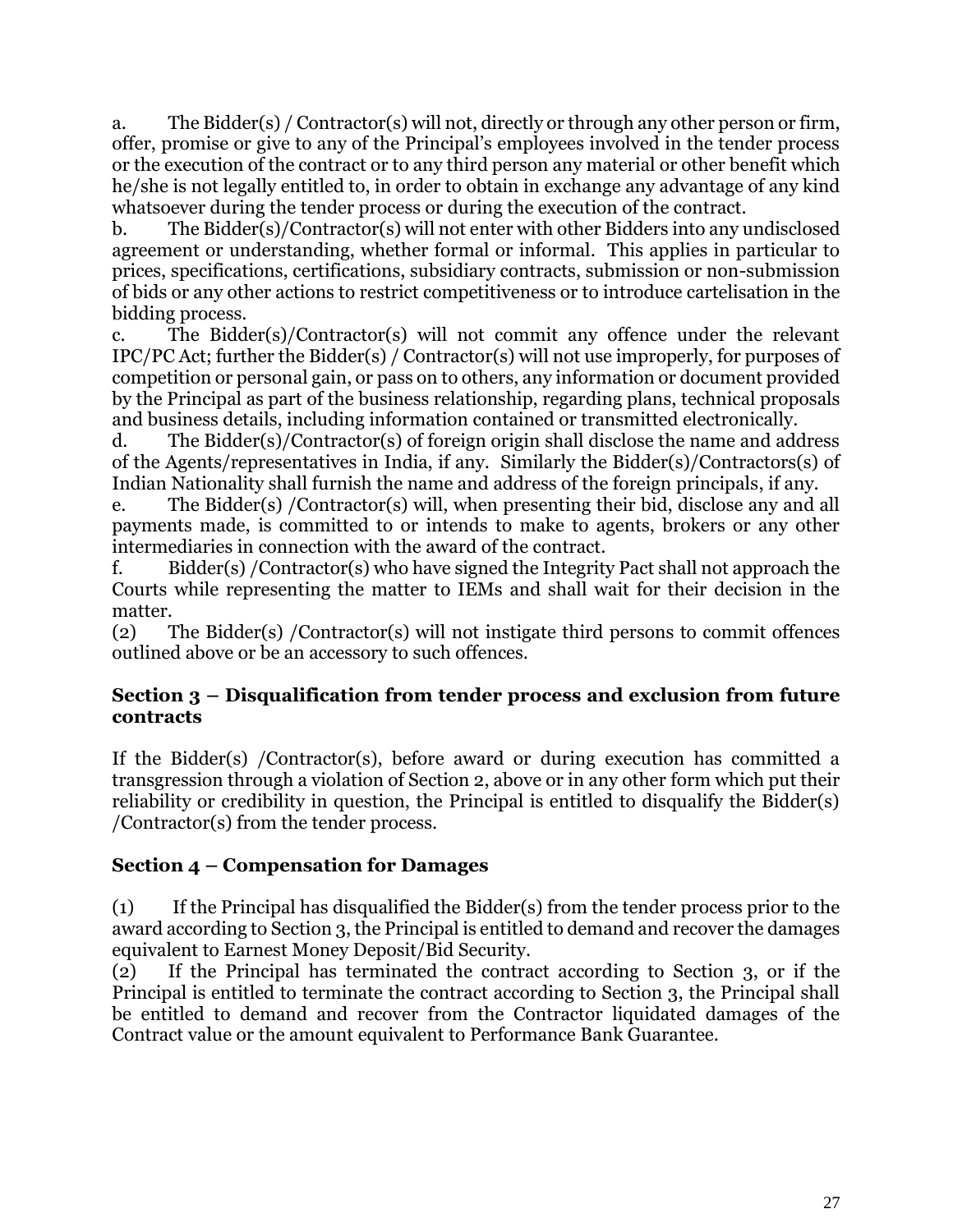# **Section 5 – Previous transgression**

(1) The Bidder declares that no previous transgressions occurred in the last three years with any other Company in any country conforming to the anti-corruption approach or with any Public Sector Enterprise in India that could justify his exclusion from the tender process.

(2) If the Bidder makes incorrect statement on this subject, he can be disqualified from the tender process.

# **Section 6 – Equal treatment of all Bidders / Contractors/ Subcontractors**

(1) In case of Sub-contracting, the Principal Contractor shall take the responsibility of the adoption of Integrity Pact by the Sub-contractor.

(2) The Principal will enter into agreements with identical conditions as this one with all Bidders and Contractors

(3) The Principal will disqualify from the tender process all bidders who do not sign the Pact or violate its provisions.

### **Section 7 – Criminal charges against violating Bidders(s) / Contractor(s)/ Subcontractor(s)**

If the Principal obtains knowledge of conduct of a Bidder, Contractor or Subcontractor, or of an employee or a representative or an associate of a Bidder, Contractor or Subcontractor which constitutes corruption, or if the Principal has substantive suspicion in this regard, the Principal will inform the same to the Chief Vigilance Officer.

### **Section 8 – Independent External Monitor**

(1) The Principal appoints competent and credible Independent External Monitor for this Pact after approval by the Central Vigilance Commission. The task of the Monitor is to review independently and objectively, whether and to what extent the parties comply with the obligations under this agreement.

The Independent External Monitor appointed for NABARD is

### **Shri Pramod Kumar Sangewar, IRSS (Retd.)**

H. No. 12-5-65/1, Flat No. 109, Sri Harsha Sethuram Unique Vijayapuri Colony, South Lalaguda, Secunderabad, Telengana – 560 017

(2) The Monitor is not subject to instructions by the representatives of the parties and performs his/her functions neutrally and independently. The Monitor would have access to all Contract documents, whenever required. It will be obligatory for him / her to treat the information and documents of the Bidders /Contractors as confidential. He / she reports to the Chairman, NABARD.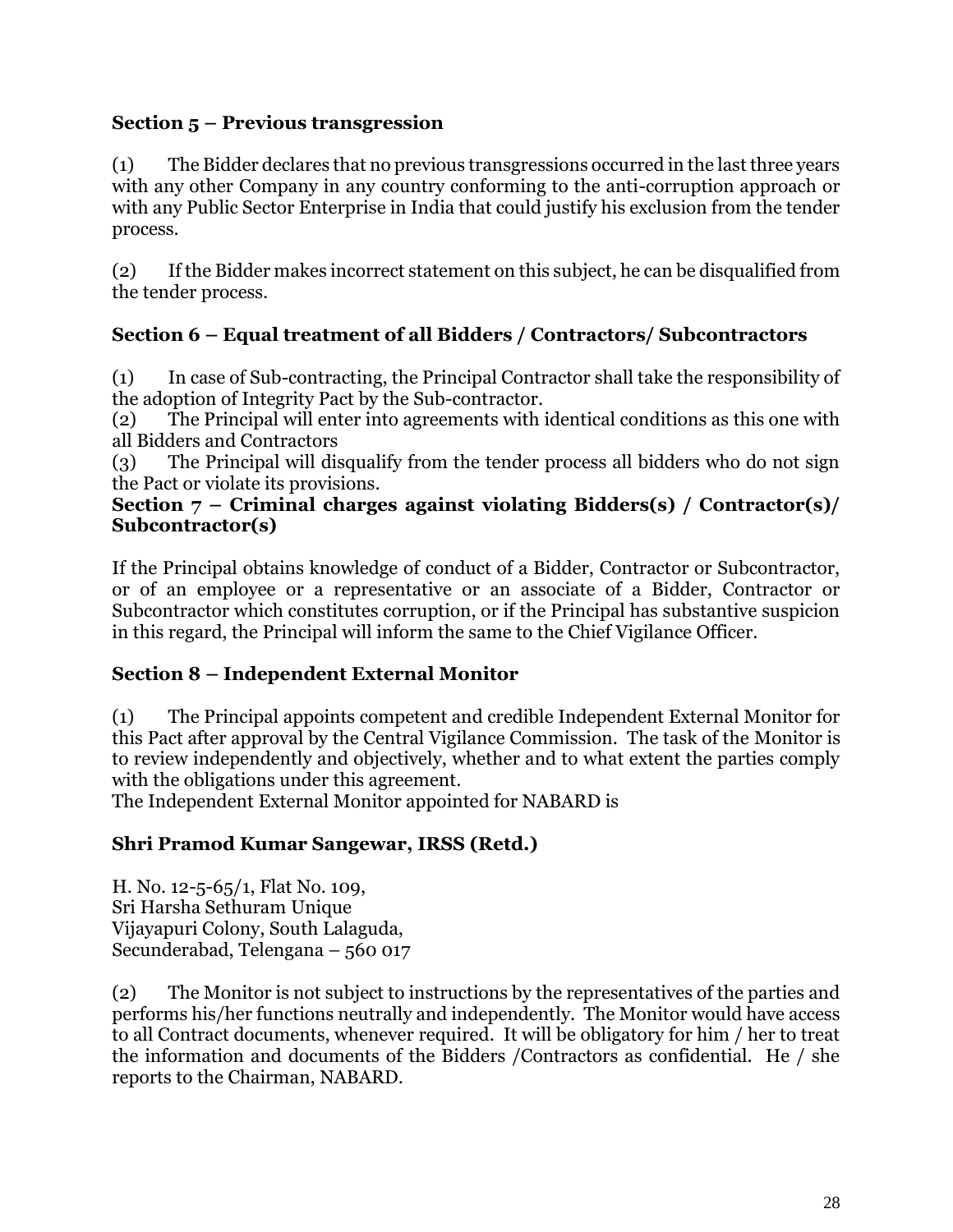(3) The Bidder(s)/Contractor(s) accepts that the Monitor has the right to access without restriction to all Project documentation of the Principal including that provided by the Contractor. The Contractor will also grant the Monitor, upon his/her request and demonstration of a valid interest, unrestricted and unconditional access to their project documentation. The same is applicable to Sub-contractors.

(4) The monitor is under contractual obligation to treat the information and documents of the Bidder(s) /Contractor(s) / Sub-contractor(s) with confidentiality. The Monitor has also signed declarations on 'Non-disclosure of Confidential Information and of 'Absence of Conflict of Interest'. In case of any conflict of interest arising at a later date, the IEM shall inform Chairman, NABARD and recuse himself/herself from that case.

(5) The Principal will provide to the Monitor sufficient information about all meetings among the parties related to the Project, provided such meetings could have an impact on the contractual relations between the Principal and the Contractor. The parties offer to the Monitor the option to participate in such meetings.

(6) As soon as the Monitor notices, or believes to notice, a violation of this agreement, he/she will so inform the Management of the Principal and request the Management to discontinue or take corrective action, or to take other relevant action. The monitor can in this regard submit non-binding recommendations. Beyond this, the Monitor has no right to demand from the parties that they act in a specific manner, refrain from action or tolerate action.

(7) The monitor will submit a written report to the Chairman, NABARD within 8 to 10 weeks from the date of reference or intimation to him by the Principal and, should the occasion arise, submit proposal for correcting problematic situations.

(8) If the Monitor has reported to the Chairman, NABARD, a substantiated suspicion of an offence under the relevant IPC/PC Act, and the Chairman NABARD has not, within reasonable time, taken visible action to proceed against such offence or reported it to the Chief Vigilance Officer, the Monitor may also transmit this information directly to the Central Vigilance Commissioner.

(9) The word 'Monitor' would include both singular and plural.

# **Section 9 – Pact Duration**

This Pact begins when both parties have legally signed it. It expires for the Contractor 12 months after the last payment under the contract, and for all other Bidders 6 months after the contract has been awarded. Any violation of the same would entail disqualification of the bidders and exclusion from future business dealings.

If any claim is made/lodged during this time, the same shall be binding and continue to be valid despite the lapse of this pact as specified above, unless it is discharge/determined by the Chairman of NABARD.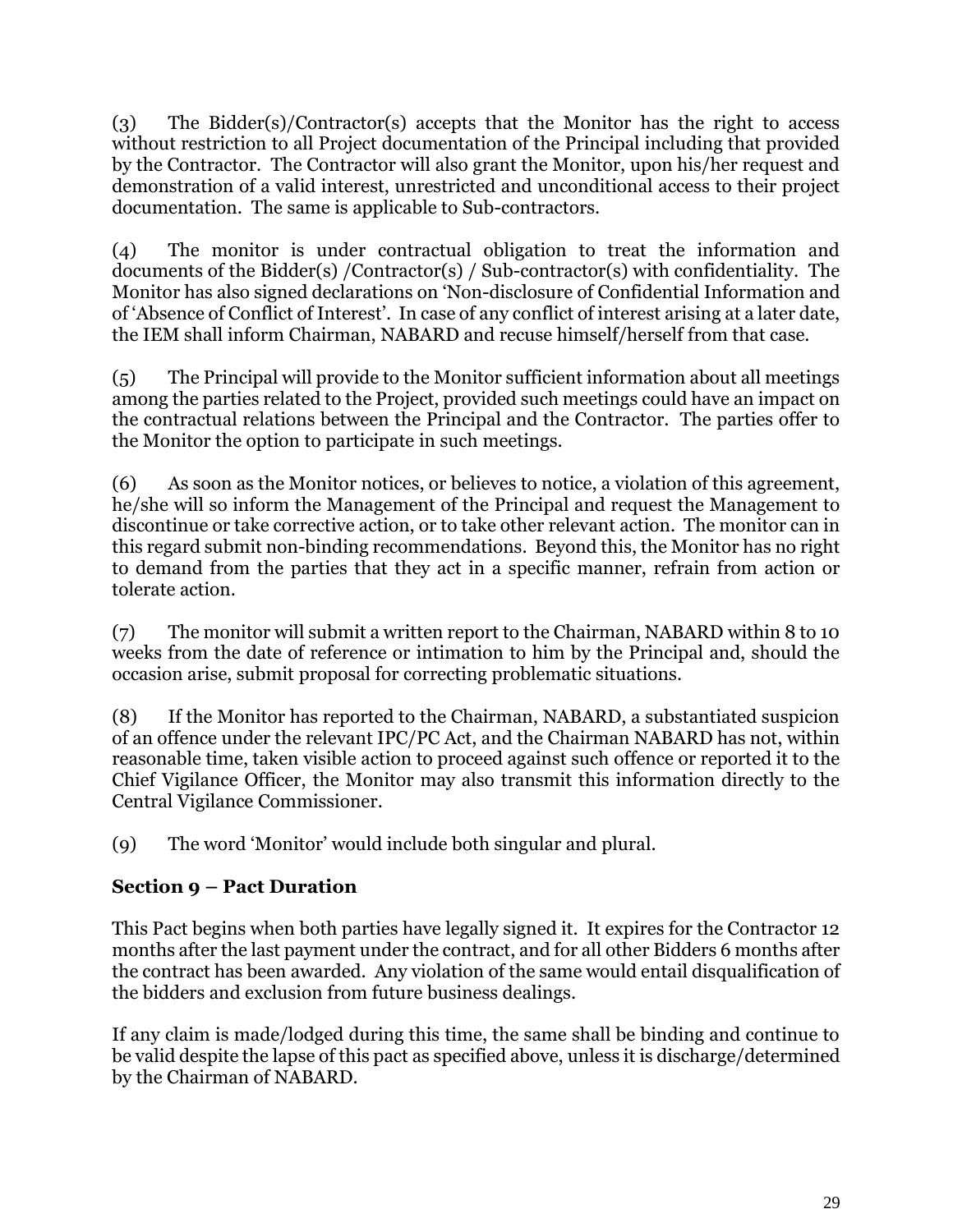#### **Section 10 – Other provisions**

- (1) This agreement is subject of Indian Law, Place of performance and jurisdiction is the Head Office of the Principal, i.e. Mumbai.
- (2) Changes and supplements as well as termination notices need to be made in writing. Side agreements have not been made.

(3) If the Contractor is a partnership or a consortium, this agreement must be signed by all partners or consortium members.

- (3) Should one or several provisions of this agreement turn out to be invalid, the remainder of this agreement remains valid. In this case, the parties will strive to come to an agreement to their original intentions.
	- (5) Issues like Warranty/Guarantee etc. shall be outside the purview of IEMs.

 $\frac{1}{\sqrt{2}}$  ,  $\frac{1}{\sqrt{2}}$  ,  $\frac{1}{\sqrt{2}}$  ,  $\frac{1}{\sqrt{2}}$  ,  $\frac{1}{\sqrt{2}}$  ,  $\frac{1}{\sqrt{2}}$  ,  $\frac{1}{\sqrt{2}}$  ,  $\frac{1}{\sqrt{2}}$  ,  $\frac{1}{\sqrt{2}}$  ,  $\frac{1}{\sqrt{2}}$  ,  $\frac{1}{\sqrt{2}}$  ,  $\frac{1}{\sqrt{2}}$  ,  $\frac{1}{\sqrt{2}}$  ,  $\frac{1}{\sqrt{2}}$  ,  $\frac{1}{\sqrt{2}}$  $\frac{1}{2}$  , and the set of the set of the set of the set of the set of the set of the set of the set of the set of the set of the set of the set of the set of the set of the set of the set of the set of the set of the set

(6) In the event of any contradiction between the Integrity Pact and its Annexure, if any, the Clause in the Integrity Pact will prevail.

\_\_\_\_\_\_\_\_\_\_\_\_\_\_\_\_\_\_\_\_\_\_\_ \_\_\_\_\_\_\_\_\_\_\_\_\_\_\_\_\_\_\_\_\_\_\_\_\_\_\_\_\_ (Office Seal) (Office Seal)

(For & On behalf of the Principal) (For & on behalf of the Bidder/Contractor)

Place \_\_\_\_\_\_\_\_\_\_\_\_\_\_\_ Date  $\Box$ 

Witness 1: (Name & Address)

Witness 2: (Name & Address)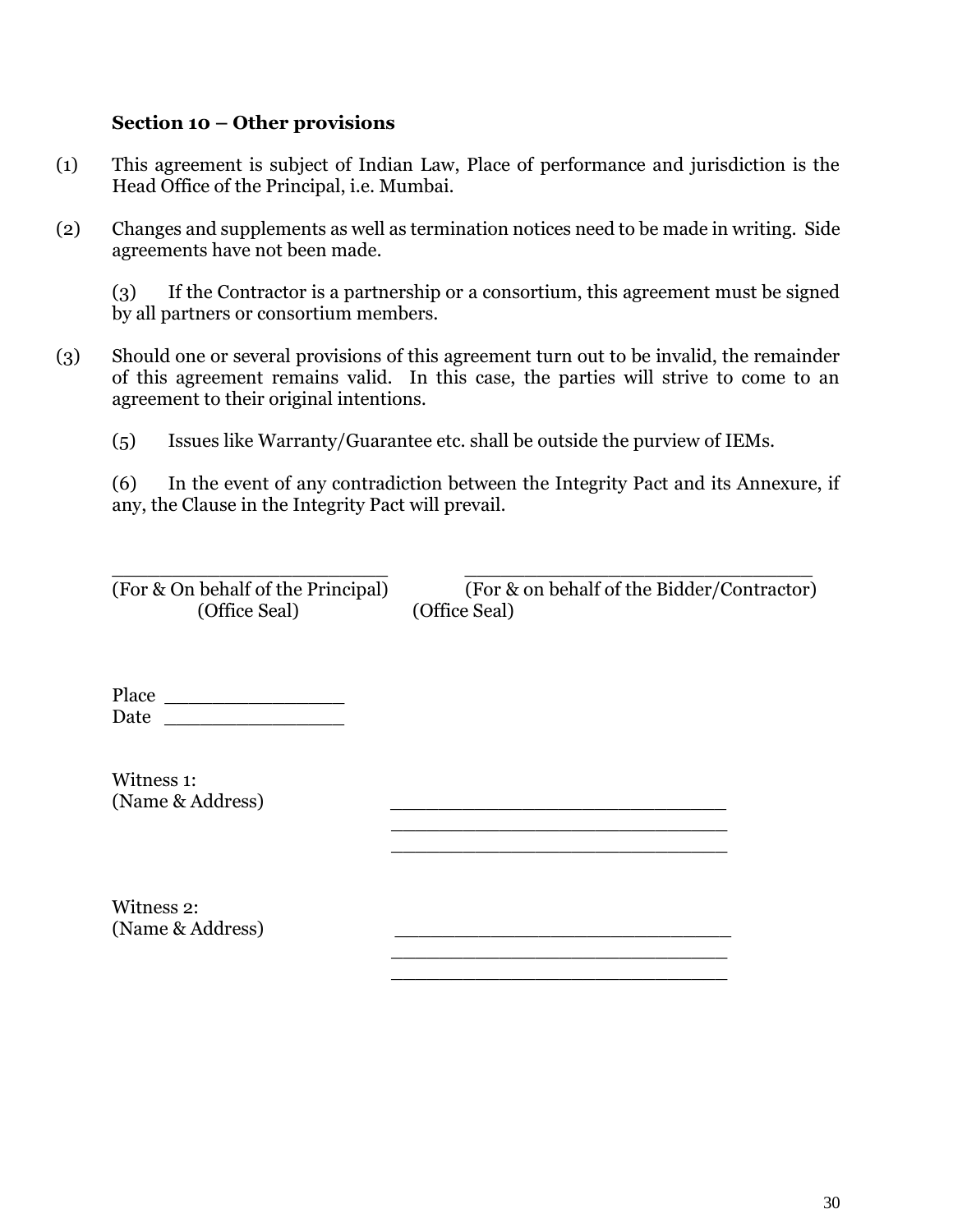### **ARTICLES OF AGREEMENT** On Rs. 200/- Non-judicial stamp paper **AGREEMENT FOR ANNUAL MAINTENANCE CONTRACT**

### **THIS AGREEMENT** is made at Ranchi on this …… day of \_\_\_\_\_ 2022 **BETWEEN**

National Bank for Agriculture and Rural Development, a body corporate established under an Act of Parliament viz. the National Bank for Agriculture and Rural Development Act, 1981 having its Head office at C-24, 'G' Block, Bandra-Kurla Complex, Bandra(East), Mumbai-400051 and Jharkhand Regional Office at NABARD , Booty Bariyatu road, near water tank Ranchi –834009, hereinafter referred to as "**NABARD**" (which expression shall, unless repugnant to the context or meaning thereof, means and includes its successors and assigns) of the **ONE PART**

### **AND**

M/s. …………………….., a firm/society/company registered/incorporated under the Companies Act, 1956 Act and having its registered office at …………………………………………………hereinafter referred to as the '**Contractor**" which expression shall, unless repugnant to the context or meaning thereof, mean and include its successors, liquidators, administrators and assigns) of the **OTHER PART**.

*(NABARD and the Contractor are collectively hereinafter referred to as "the parties")* 

# *WHEREAS*

(1) NABARD, being desirous of outsourcing the works relating to Annual Maintenance contract for Security Services at NABARD, Jharkhand Regional Office at Booty-Bariatu road, land site at Pundag and Residential Colonies at Khelgaon **for the period from 01 July 2022 to 31 March 2025** (hereinafter referred to "**the said works**") of its office premises at Bariatu Booty Road, Near Water Tank, Ranchi - 834009 hereinafter collectively referred to as "the said Premises") for the period 01.07.2022 to 31.03.2025, had, vide its letter No. ……………….dated …………, issued a "Notice Inviting Tender" (hereinafter referred to as "the NIT") inviting bids for providing the said works at the said Premises. A copy of the NIT is annexed herewith as "Annexure 1" and to be read as part and parcel of this Agreement.

(2) The Contractor had, vide its letter dated ………………2021, submitted its Tender for undertaking the said works at the said Premises.

(3) NABARD, vide its Letters of Intent No. ……………….dated …….2021 had selected the Contractor for carrying out the said works at the said Premises.

(4) The parties hereby agree, record and confirm the various terms and conditions for carrying out the said works at the said Premises hereinafter appearing.

### **NOW THIS INDENTURE WITNESSES AS FOLLOWS:**

1. The contract shall commence from 01.07.2022 and shall continue till 31.03.2025 unless it is curtailed or terminated by NABARD owning to deficiency of services, sub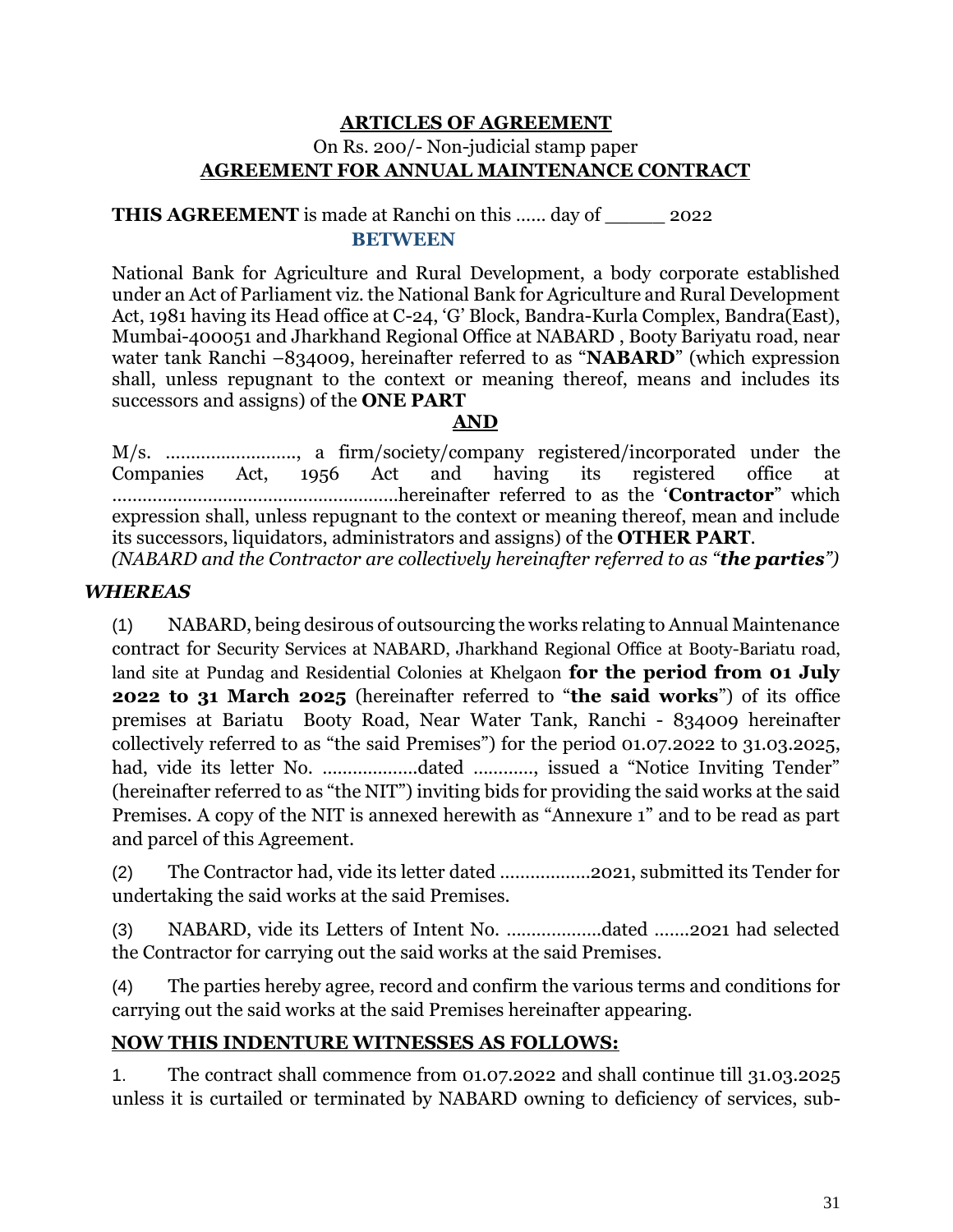standard quality of manpower deployed, breach of contract, reduction or cessation of the requirements etc. NABARD shall pay a sum **per month per security guard/ Supervisor meeting the minimum wage rates in central sphere for area 'B' under Watch and Ward (with out Arms) category for the period from 01.07.2022 to 31.03.2025** to the Contractor for carrying out the said works in the said Premises as per the details given in the scope of work. The rate will remain fixed throughout the entire period of contract i.e. till 31.03.2025, as per the price bid and is inclusive of all costs such as insurance, taxes, etc.

2. Duties, levies, cess, transportation, salaries and wages that may be levied, imposed, charged, paid or incurred by the Contractor. In case of payment of supply of skilled/semiskilled/unskilled labour, the rates will be revised proportionately as per the revision in minimum wages as announced by State/Central Govt. whose rates are adopted. NABARD will make payments only after the satisfactory completion of the periodic services on monthly / quarterly basis as indicated in the tender document.

3. The contract may be extended for further period/s after the expiry of the initial period i.e. 31.03.2025 as indicated in the tender document. NABARD shall, in that event, make a request in writing in this behalf to the Contractor one month prior to the expiry of the current contract/extended contract and upon such request, the Contractor shall provide the said works at the said Premises, on the same terms and conditions or with some addition /deletion/modification, for a further specific period, mutually agreed upon by the parties.

4. The Contractor should carry out the rotation of its deployed personnel within its client organizations during the contract period.

5. The Contractor should make discreet inquiries about the character and antecedents of the persons whom they are deploying in NABARD. The Contractor shall ensure that the individuals deployed in NABARD satisfy the minimum technical and educational qualifications as mentioned in the tender document.

6. The Contractor shall furnish the following documents in respect of the individuals who will be deployed by it in NABARD by:-

- i) List of individuals deployed
- ii) Bio-Data containing educational qualifications and previous experience/s, date of birth, Adhar card, Bank A/C Details etc.
- iii) Certification of verification of antecedents of persons by local Police authority.
- iv) Identity Cards bearing photograph.
	- 6. NABARD shall have discretion to change the scope of work and deployment of number of manpower whenever required.
	- 7. The said works at the said Premises, which will be entrusted to the Contractor from time to time by NABARD, are to be rendered without causing any hindrance or disturbance to any staff member of the NABARD working during the normal working hours. The work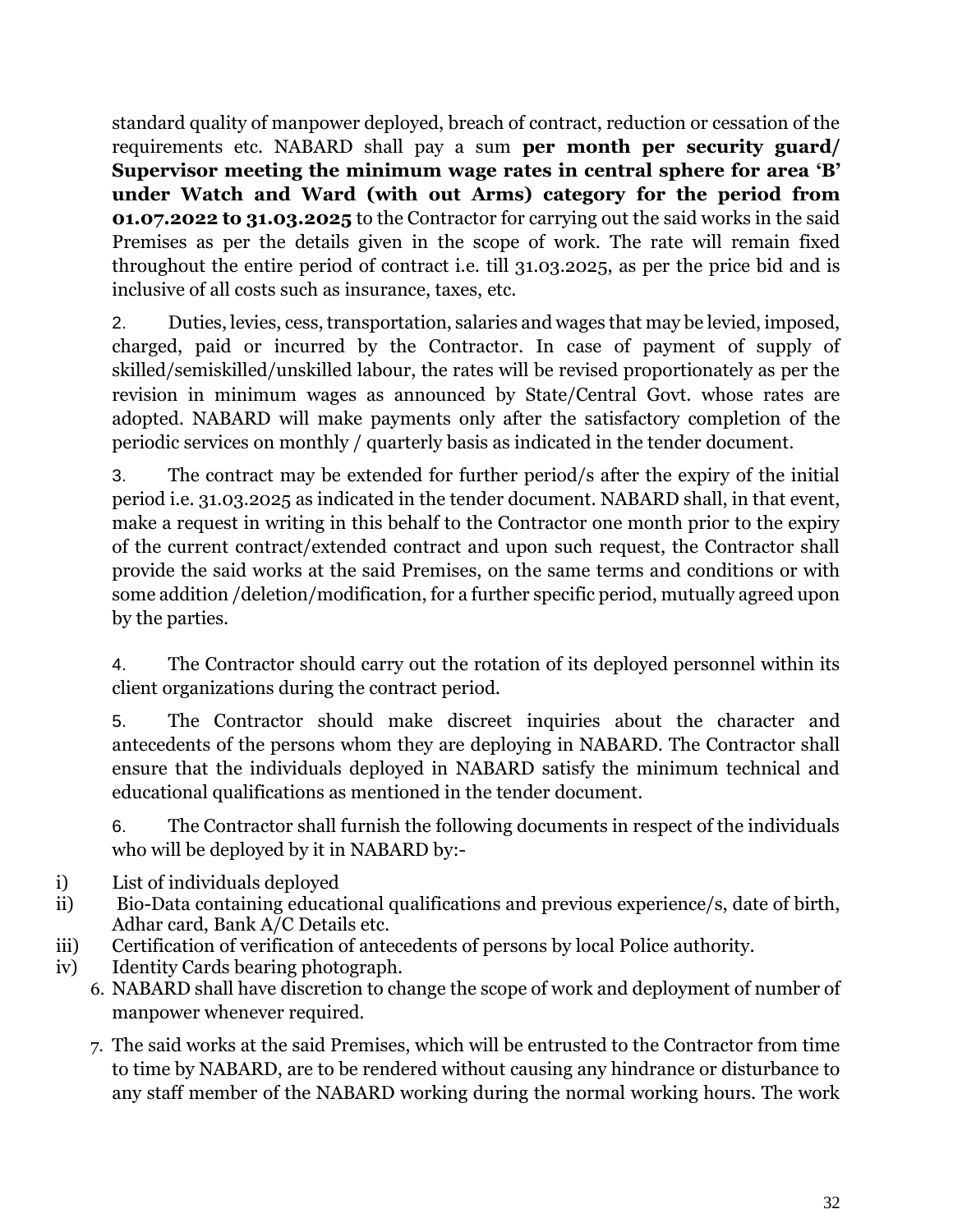shall be carried out efficiently, in consonance and in conformity with the standards of a neatly and hygienically maintained premises.

- 8. The Contractor shall, for all intents and purposes, be the "Employer" within the meaning of different labour legislation in respect of manpower so employed by him and deployed in NABARD and the manpower so employed by him and deployed in NABARD shall remain under the overall control and supervision of the Contractor. The persons deployed by the Contractor in NABARD shall not have claims of Master and Servant relationship (implicitly or explicitly) between him/her/them and NABARD nor have any principal and agent relationship with or against the NABARD. The Contractor's personnel shall not claim any benefit/ compensation /absorption /regularization of services under the provision of the Industrial Disputes Act, 1947 or Contract Labour (Regulation & Abolition) Act, 1970.
- 9. The Contractor shall promptly and timely obtain all such consents, permissions, approvals, licenses etc., as may be necessary or required for carrying out the said works in the said Premises in accordance with this Agreement. The Contractor shall also inform and assist NABARD in procuring any registration, permissions or approvals, which may be at any time during the currency of this Agreement or the extended period be statutorily required to be obtained by NABARD for availing the services under this Agreement. The Contractor shall obtain appropriate license under the Contract Labour (Regulation and Abolition) Act, 1970 and the Rules and shall comply with all terms and conditions thereof strictly, and shall keep such license duly validated and / or renewed from time to time throughout the currency of this Agreement.
- 10. All persons deployed by the Contractor in NABARD will be subjected to security check by the NABARD while entering and leaving the premises. The Contractor shall be required to provide supervisory staff for ensuring efficient and smooth operations.
- 11.The Contractor shall be solely responsible for the redressal of grievances/resolution of disputes relating to person deployed. NABARD shall, in no way be responsible for settlement of such issues whatsoever.
- 12.NABARD shall not be responsible for any damages, losses, claims, financial or other injury or loss of life to any person deployed by the Contractor in the course of their performing the functions/duties, or for payment towards any compensation.
- 13. The Contractor shall keep NABARD indemnified against all claims whatsoever in respect of the manpower deployed by it in NABARD. In case any employee of the Contractor so deployed enters in dispute of any nature whatsoever, it will be the primary responsibility of the Contractor to contest the same. In case NABARD or its employee is made party and is supposed to contest the case, NABARD will be reimbursed for the actual expenses incurred towards Counsel Fee and other expenses which shall be paid in advance by the Contractor to NABARD or any person authorized by NABARD, on demand. Further, the Contractor will ensure that no financial or any other liability comes to NABARD or its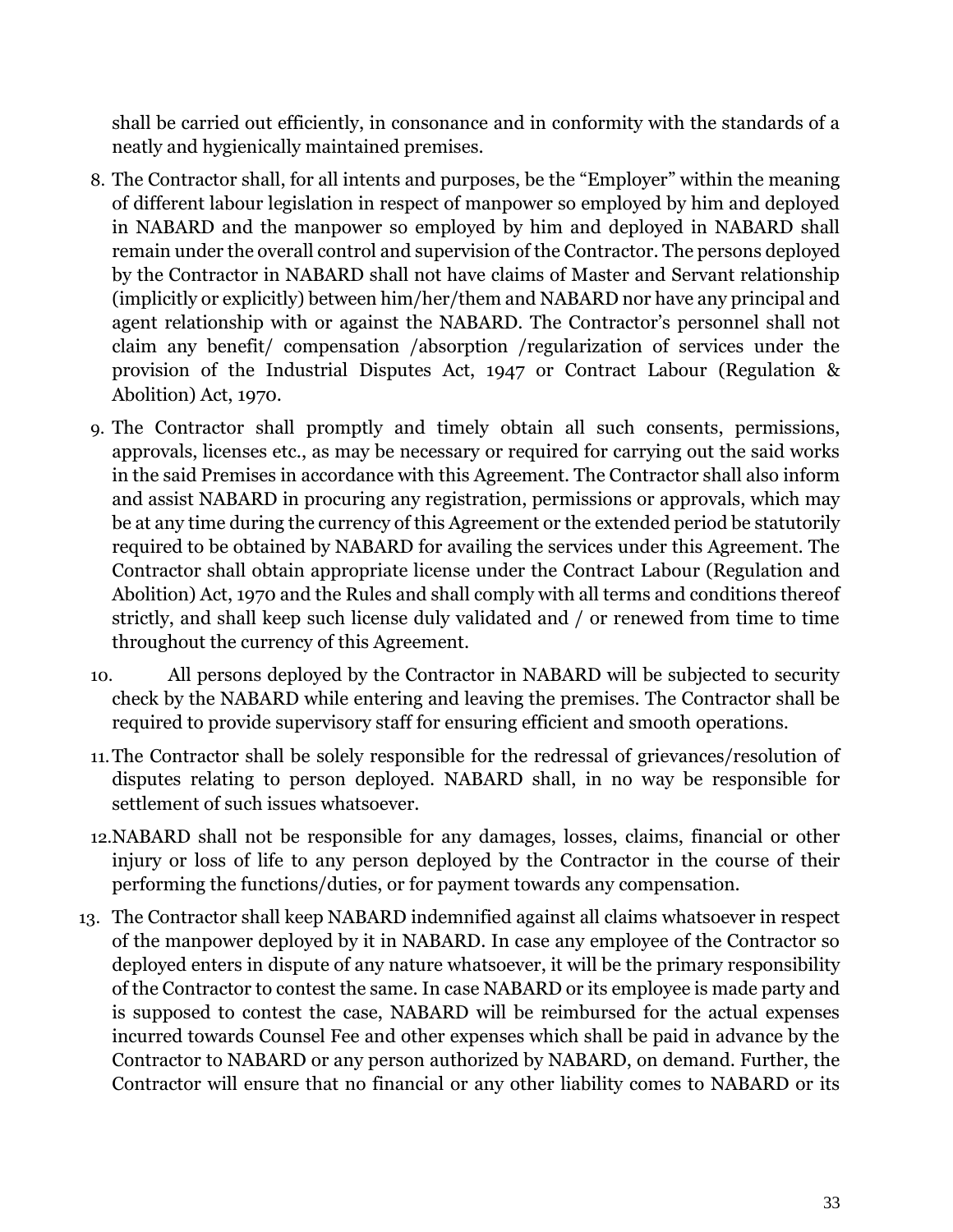employee in this respect of any nature whatsoever and shall keep NABARD or any employee of NABARD indemnified in this respect.

- 14. It will be the responsibility of the Contractor to meet transportation, food, medical and any other requirements in respect of the persons deployed by him in NABARD. It will be the responsibility of the contractor for disposal of debris to the approved dumping ground and NABARD will have no liability in this regard.
- 15. The Contractor shall provide suitable uniforms consisting of Shoes, Dress, to the persons employed by him and necessary tools. Such persons without complete uniform will be treated as absent.
- 16. The Contractor, wherever and whatever material is provided by NABARD, shall use it properly. Any improper use leading to wastage / pilferage shall be made good by the Contractor to NABARD.
- 17. NABARD will not be liable for any loss, damage, theft, burglary or robbery of any personal belongings, tools, equipment, machinery, Contractors vehicles or vehicles of the personnel of the Contractor. NABARD will not be under any liability to pay any compensation to the persons deployed by the Contractor if they sustain any injury etc., while discharging the duties in the said premises. The Contractor shall get them insured against any liability under the Employee Compensation Act or any accident at its own cost. The Contractor should arrange to obtain necessary insurance cover (Workmen Compensation policy and Contractors All Risk Policy) for his employees at his cost and should be responsible for the safety of persons employed by him. The original Insurance Policy should be submitted to NABARD. The **CAR** policies are required to be at least for 1.25 times of the contract value.
- 18. The Contractor's personnel shall not divulge or disclose to any person, any details of office, operational processes, technical know-how, security arrangements and administrative / organizational matters as all are of confidential/secret nature.
- 19. The manpower deployed by the Contractor should be polite, cordial, positive and efficient, while handling the assigned work so that their actions promote goodwill and enhance the image of NABARD.
- 20. The Contractor shall ensure proper conduct of its personnel in the said premises, and enforce prohibition of consumption of alcoholic drinks, paan, smoking, loitering without work, etc.
- 21. The Contractor shall depute a coordinator who would be responsible for immediate interaction with the Officers of Department of Premises, Security and Procurement, NABARD so that optimal services of the persons deployed by the Contractor could be availed without any disruption.
- 22. The Contractor shall immediately provide a substitute in the event of any person leaving the job due to his/her personal reasons. In case of delay in attending the work or providing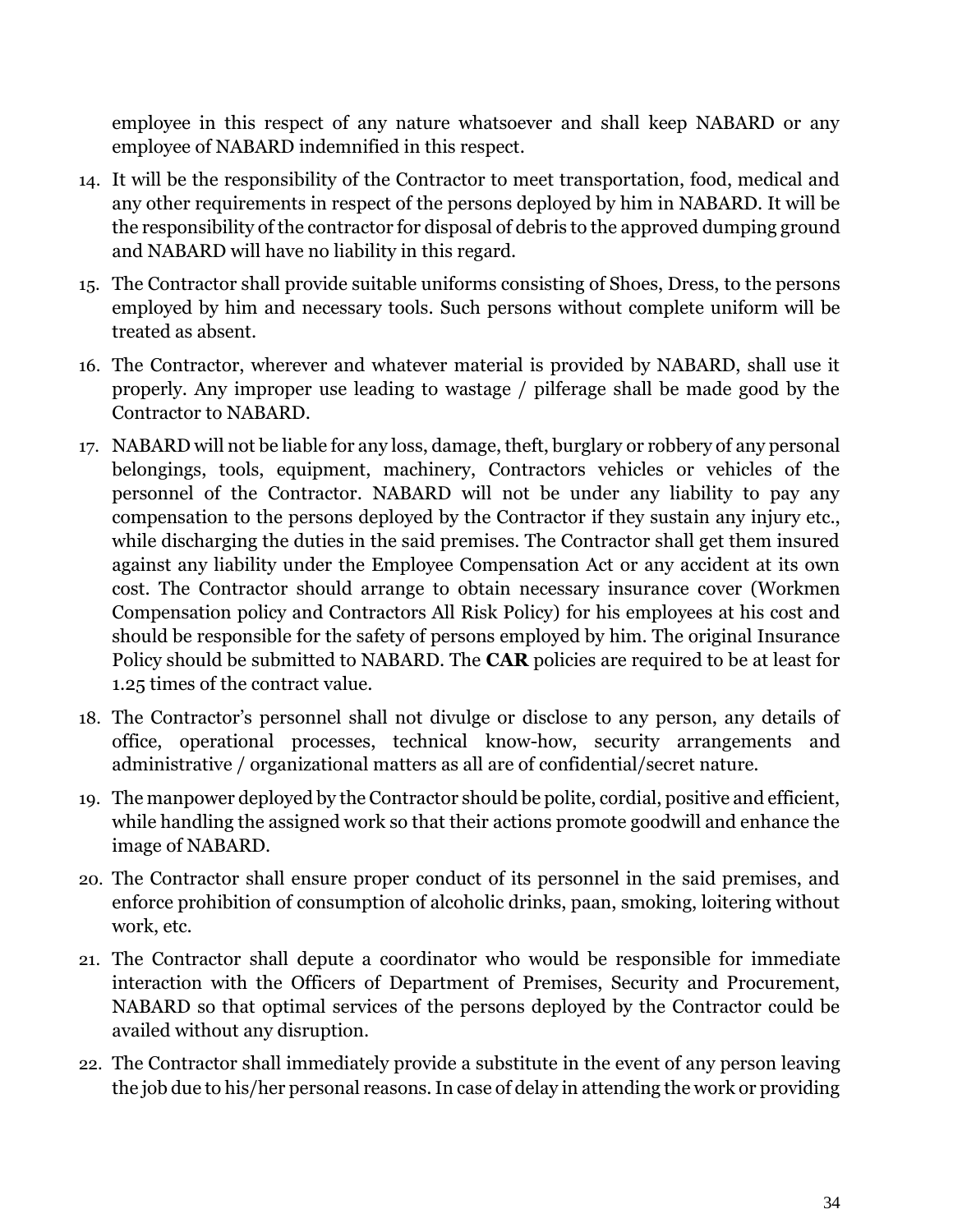the substitute in time shall attract a pre-estimated fine and NABARD will be at liberty to get the work done through any other agency and the cost therefor shall be recovered from the Contractor at the discretion of NABARD. Contractor shall maintain a proper Record/Register indicating reasons for not attending to any particular complaint within time schedule, failing which penalty as per Bank's decision shall be levied. The expected period of completion of the various items and the amount of deduction beyond that period for pending complaints as per tender conditions shall be applicable.

- 23. The Contractor, upon receiving a notice from NABARD, shall replace immediately any of its personnel who is found unacceptable to NABARD because of security risks, incompetence/conflict of interest/improper conduct.
- 24. In case, the manpower deployed by the Contractor commits any act of omission/commission that amounts to misconduct/indiscipline/incompetence, the Contractor will be liable to take appropriate disciplinary action against such persons, and if so required by NABARD, remove him/them from the said Premises.
- 25. The Contractor shall pay the manpower deployed in NABARD their wages in accordance with the Minimum Wages Act, 1948 as applicable in the State of Jharkhand/GoI, whichever is higher on a monthly basis. The Contractor shall also make PF contribution, ESI contribution and or any other statutory contribution in respect of the manpower deployed in NABARD. The Contractor shall also pay statutory tax, wherever applicable.
- 26. The Contractor, as a taxable service provider, must be registered with Central Excise Department and obtained Registration and should attach a copy of Certificate along with the Agreement. The Invoices / Bills / Challans should be serially numbered and it should contain the Name and address of Service Provider & Service Receiver, Description of service, etc.
- 27. The Contractor shall raise the bill along with attendance sheet in the first week of the succeeding month. As far as possible, the payment will be released by the second week of the succeeding month. However, the Contractor must ensure that the salaries of their deployed staffs are released before the 7th day of the following month *in the presence of NABARD's representative*, irrespective of receipt of payment from NABARD.
- 28. The Tax Deduction at Source (TDS) shall be effected as per the provisions of the Income Tax Act, GST etc. as amended from time to time and applicable certificate to this effect shall be provided to the Contractor by NABARD.
- 29. The Contractor shall also liable for depositing all taxes, levies, Cess etc. on account of carrying out the said work to the concerned tax collection authorities from time to time as per extant rules and regulations on the matter.
- 30. The Contractor shall maintain all statutory registers under the applicable law. The Contractor shall produce the same, on demand, to NABARD or any other authority under law.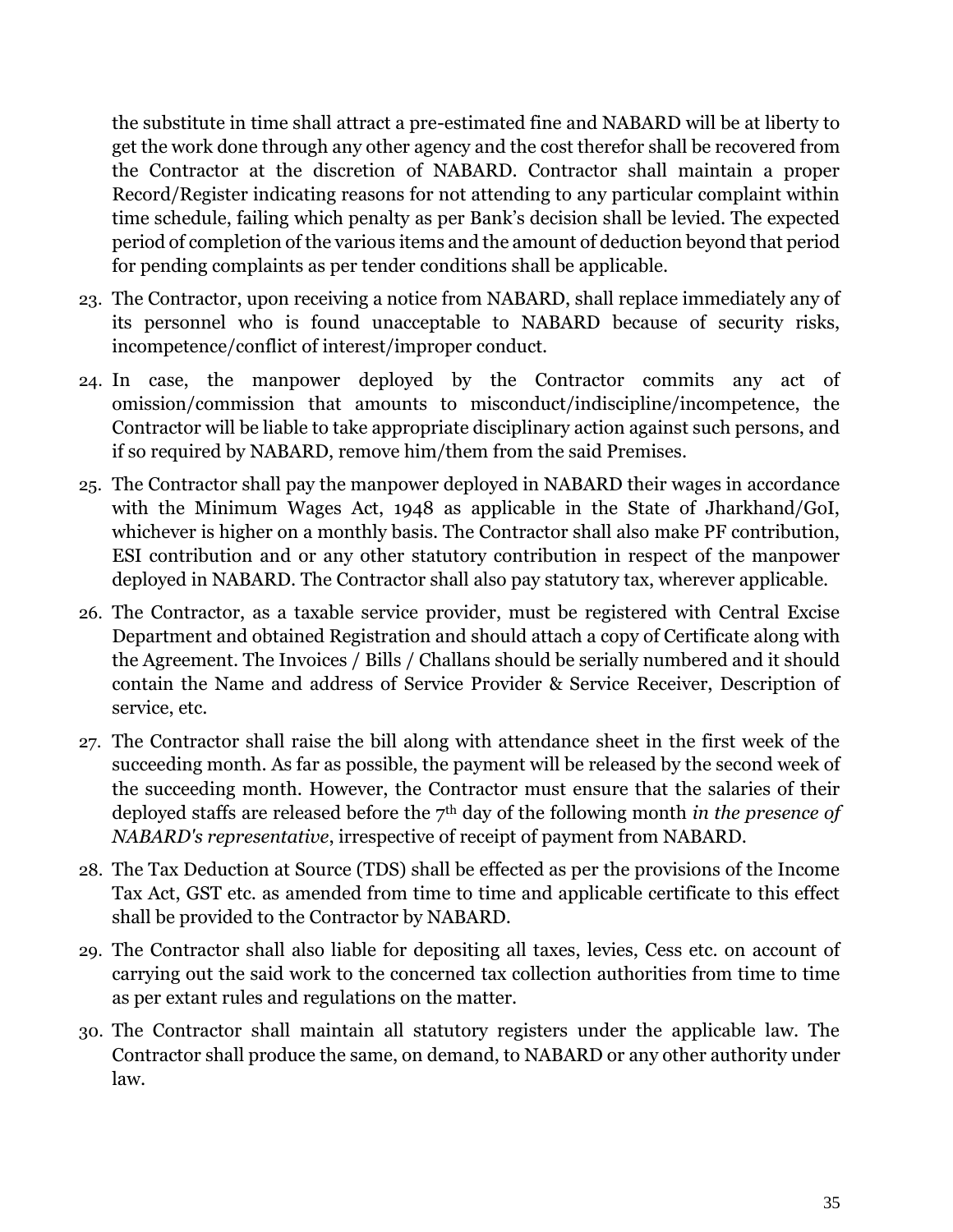- 31. The Contractor on its part and through its own resources shall ensure that the goods, materials and equipment, etc. of NABARD are not damaged in the process of carrying out the said work and shall be responsible for acts of commission and omission on the part of its staff and its employees etc. If NABARD suffer any loss or damage on account of negligence, default or theft on the part of the employees /agents of the Contractor, then the Contractor shall be liable to compensate for the same. The Contractor shall fully indemnify NABARD against any such loss or damage. NABARD shall have further right to adjust and/or deduct any of the amounts as aforesaid from the payments due to the Contractor under this contract.
- 32. The EMD received from the Contractor will be retained by NABARD towards Security Deposit.
- 33. In case of breach of any terms and conditions of this Agreement, the Performance Security Deposit of the Contractor will be liable to be forfeited by NABARD besides annulment of the Agreement.
- 34. In case, the Contractor fails to comply with any statutory/taxation liability under appropriate law, and as a result thereof, NABARD is put to any loss/obligation, NABARD will be entitled to get itself adjusted out of the outstanding bills or the Security Deposit of the Contractor, to the extent of the loss or obligation in monitory terms. If the adjustment is not possible, then the same may be recoverable from the contractor.
- 35. In case any of documents furnished by the Contractor is found to be false at any stage, it would be deemed to be a breach of the terms of this Agreement making it liable for legal action besides termination of contract.
- 36. If the Contractor becomes insolvent or fails to observe or perform any condition of this Agreement, then notwithstanding any previous waiver of such default or action being taken under any other clause hereof NABARD may terminate the contract and forfeit the said performance security deposit and recover from the contractor any loss suffered by NABARD on account of the Agreement being terminated.
- 37. The Contractor shall not transfer, assign, pledge or sub-contract its rights and liabilities under this contract to any other agency without the prior written consent of NABARD.
- 38. If the services of the contractor are not found satisfactory, the contractor will be given one month's notice to improve his services. If the contractor fails to improve his services within the Notice Period, NABARD shall have the discretion to terminate the contract either in part or in whole, any day after the expiry of the said notice period. However, the contractor firm can terminate the agreement by giving three months' notice in advance. If the Contractor fails to give such three months' notice in writing for termination of the agreement, then the Security Deposit will be forfeited. Notwithstanding anything contained in this Agreement, the Contractor shall continue to provide services of the persons deployed in NABARD on the terms and conditions of this Agreement till the date of termination of this agreement.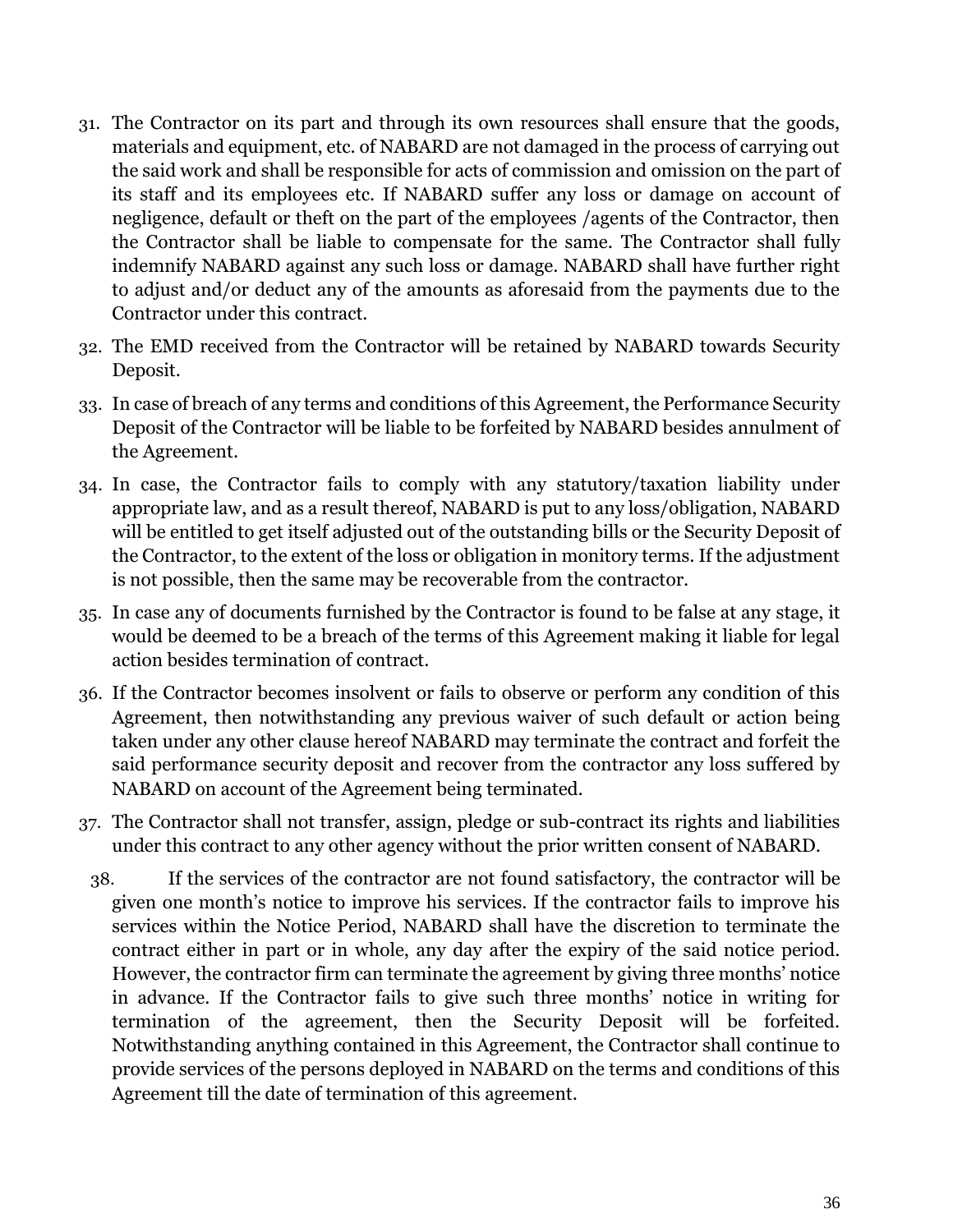39. On the expiry or early termination of the Agreement, the Contractor will withdraw all its personnel without in any way causing any damage to the said premises and the property therein and clear their accounts by paying them all their legal dues. The persons deployed by the contractor shall not be entitled to and will have no claim for any absorption nor for any relaxation for absorption in the regular/otherwise capacity in NABARD.

# 40. **Resolution of disputes**

- 41.1 This Agreement shall be governed by and construed in accordance with the laws of India.
- 41.2 Disputes or differences whatsoever, arising between NABARD and the Contractor shall be resolved amicably between NABARD's representative and the Contractor's representative.
- 41.3 In case of failure to resolve the disputes and differences amicably within 30 days of the receipt of notice by the other party, then the same shall be resolved as follows:

*"Any dispute or difference whatsoever arising between the parties out of or relating to the construction, meaning, scope, operation or effect of this Agreement or the validity or the breach thereof shall be settled by arbitration in accordance with the Rules of Arbitration of the Indian Council of Arbitration and the award made in pursuance thereof shall be binding on the parties."*

- 41.4 The venue of the arbitration shall be at Ranchi.
- 41.5 The language of arbitration shall be English.
- 41.6 Work under the Agreement shall be continued by the Contractor during the arbitration proceedings unless otherwise directed in writing by NABARD, unless the matter is such that the work cannot possibly be continued until the decision of the arbitrator is obtained. Save as those which are otherwise explicitly provided in the Agreement, no payment due or payable by NABARD to the Contractor shall be withheld on account of the ongoing arbitration proceedings, if any, unless it is the subject matter, or one of the subject matters thereof.
	- 42 Any notice, for the purpose of this Agreement, has to be sent in writing to either of the parties by facsimile transmission, by registered post with acknowledgement due or by a reputed courier service. All notices shall be deemed to have been validly given on (i) the business day immediately following the date of transmission with confirmed answer back, if transmitted by facsimile transmission, or (ii) the expiry of 5 days after posting, if sent by post, or (iii) the business date of receipt, if sent by courier.
	- 43. This Agreement, its Annexures and the NIT constitute the entire Agreement between the Contractor and NABARD, and supersede any prior or contemporaneous communications, representations or agreements between the parties, whether oral or written, regarding the subject matter of this Agreement. In the event of conflict between the provisions of this Agreement and any attached Annexure or the NIT, the provisions of this Agreement will prevail to the extent of such conflict take precedence. In the event of conflict between the provisions of any attached Annexures and the NIT, the provisions of any attached Annexures will to the extent of such conflict take precedence. The terms